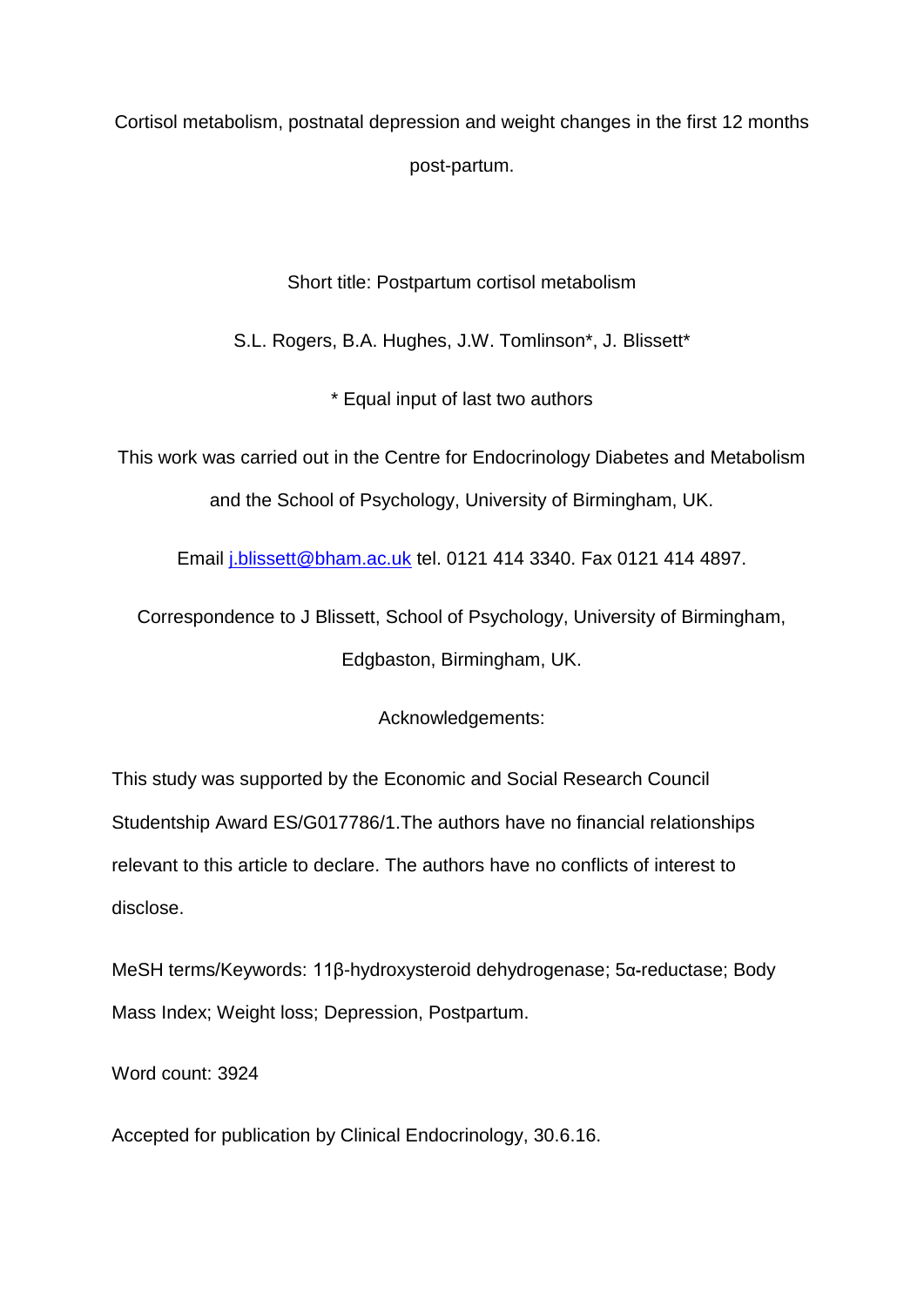#### **Abstract**

**Background & Objectives** Postnatal depression correlates with postpartum weight retention, and dysregulated cortisol metabolism is evident in depressed individuals. Cortisol metabolism, BMI and metabolic phenotype are robustly associated but the role of cortisol metabolism in postnatal mental health and weight loss has never been examined. **Design** A longitudinal observation. **Patients** 49 healthy women with uncomplicated pregnancy. **Measurements** BMI and urinary steroid metabolites at 1 week and 1, 3, 6 and 12 months postpartum**.** Validated urinary steroid metabolite ratios were measured to determine the activities of 11β-hydroxysteroid dehydrogenases (11β-HSD) that interconvert inactive cortisone and active cortisol and the 5α**-**reductases that clear cortisol to its inactive metabolites. Postnatal depression symptoms were measured at 1, 6 and 12 months. **Results** Low 5αreductase activity was associated with greater weight loss across the first year, independent of demographics, breastfeeding and depression. Postpartum BMI change was unrelated to postnatal depression at any time. Symptoms of postnatal depression were related to higher cortisol metabolite production at 12 months, independent of demographics and breastfeeding. **Conclusions.** Greatest weight loss in the postpartum year was associated with lower conversion of cortisone to cortisol and lower conversion of cortisol to its metabolites, supporting previous work that demonstrates the facilitative role of lower 5α**-**reductase and 11β-HSD-1 in weight loss. Greater depression symptoms were associated with higher cortisol metabolite production rates. Whilst weight and mental health are both associated with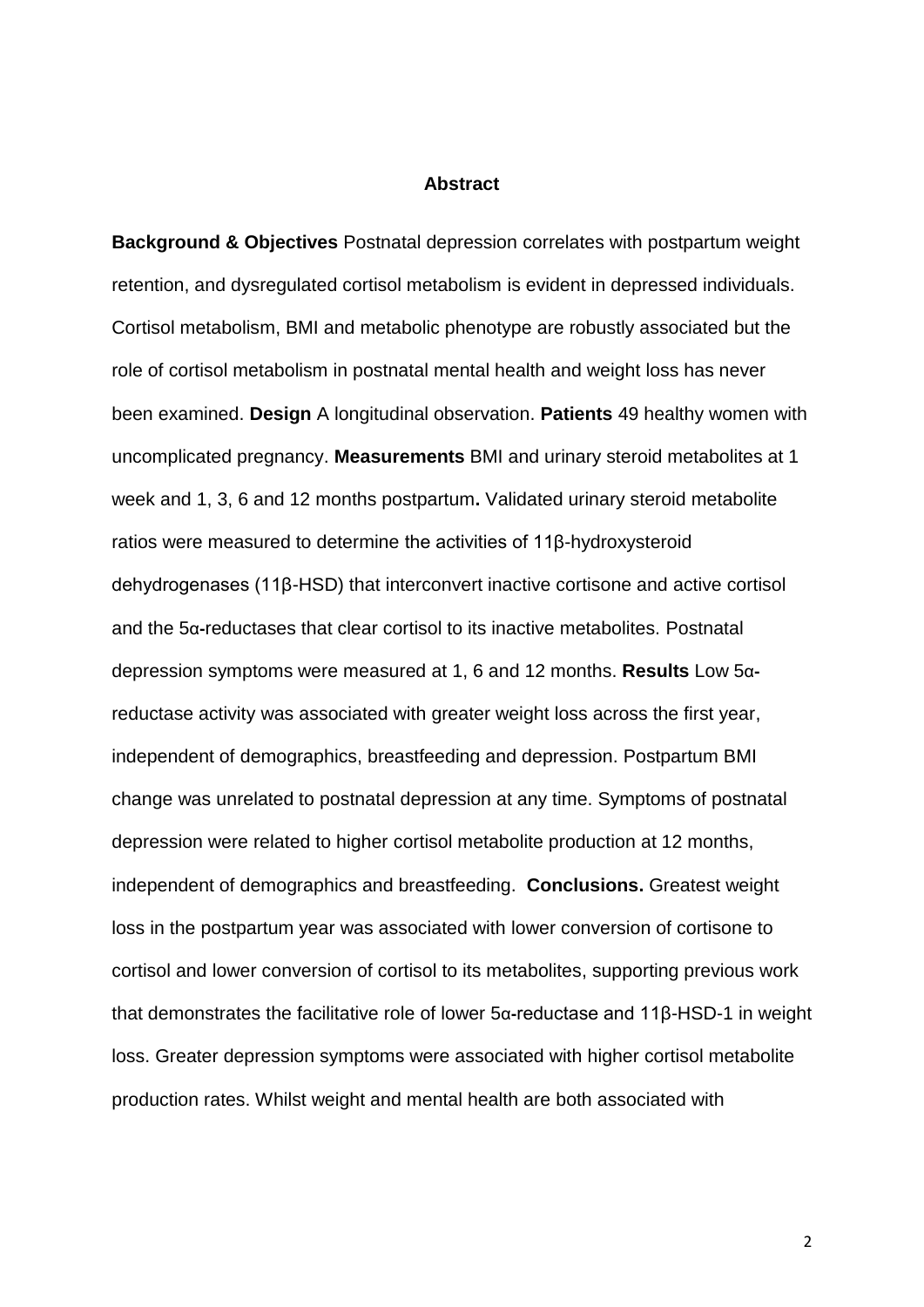dysregulation of the HPA axis, there may be different pathways towards depressed and obese phenotypes in healthy postpartum samples.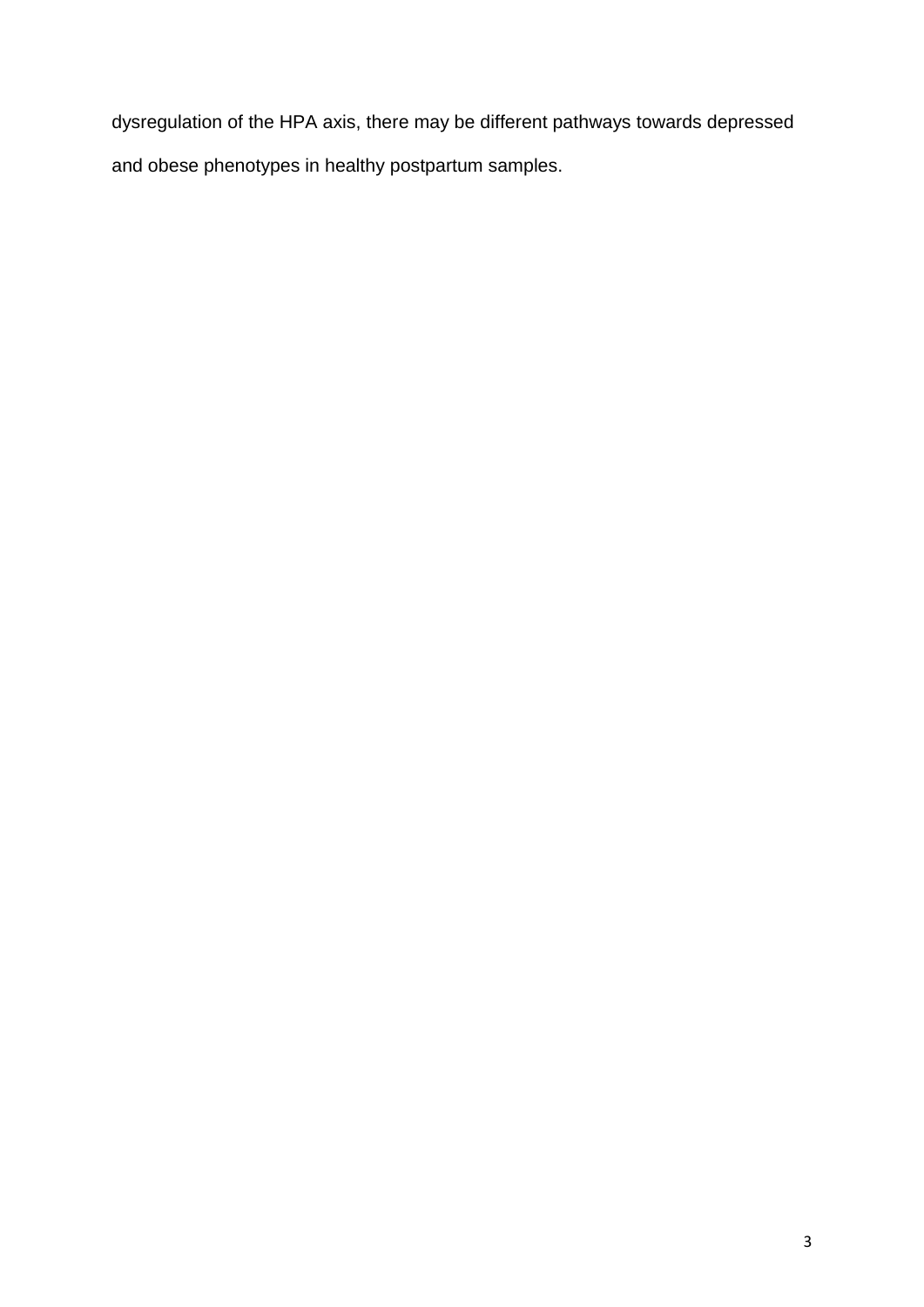## **Background**

Maternal postpartum weight trajectories are important factors in immediate and longterm maternal physical and mental health. Two thirds of women retain weight after pregnancy<sup>1</sup>. The risk of depression and anxiety is significantly higher in women who retain two or more BMI units at 6 months postpartum<sup>2</sup>. Women who gain excess weight during pregnancy are 2.15 times as likely to be overweight and 4.49 times as likely to be obese two decades later<sup>3</sup>. Unsuccessful postpartum weight loss is a risk factor for long-term obesity<sup> $1,4$ </sup> and postnatal adiposity tends to have centralised distribution thus increasing risk of disease<sup>5</sup>. There is considerable variability of postpartum weight change (e.g. mean (±SD) of +1.1kg (±7.6kg) at 14 months postpartum<sup>6</sup>) with lower weight retention predicted by married status, lower gestational weight gain and longer breastfeeding<sup>6</sup>. Maternal depressed mood has also been associated with poorer postpartum weight loss trajectories<sup>2</sup> and obesity is a risk factor for postnatal depression<sup>7</sup>.

Dysregulation of the Hypothalamic-Pituitary-Adrenal (HPA) axis is common in obesity and mental health disorders, indicating a possible mechanistic link<sup>8</sup>. Women with higher prenatal depression scores have been shown to have higher salivary cortisol<sup>9</sup> and maternal distress in pregnancy is related to plasma cortisol levels<sup>10</sup>. However, some studies show weak associations<sup>11-12</sup>. This may be because relationships between pregnancy distress and circulating cortisol may not necessarily be linear or may vary with gestation<sup>12</sup>. For example, in one study of severely obese pregnant women, both very high and very low maternally reported anxiety was related to low serum cortisol levels<sup>13</sup>. Furthermore, higher serum cortisol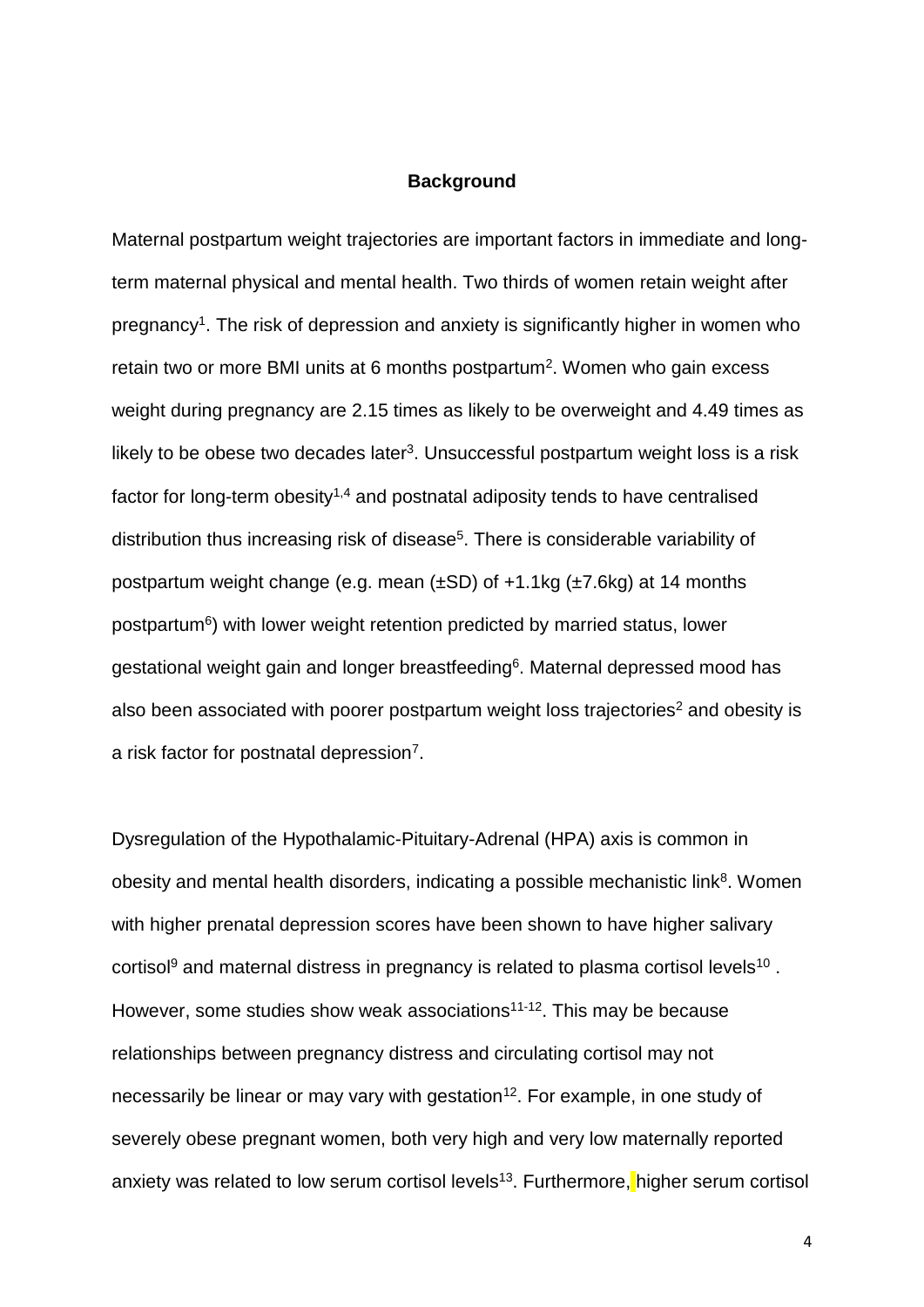levels in late pregnancy predicts greater postpartum weight retention in severely obese women<sup>13</sup>. However, serum cortisol level does not mediate between mental health and postpartum weight retention<sup>13</sup>. In obese individuals, circulatory cortisol concentrations are often normal or low<sup>14</sup> due to enhanced excretion accompanied by increased metabolic clearance<sup>15</sup>. Therefore, investigation of the role of cortisol metabolism, rather than level, in postnatal mental health and weight loss/retention is warranted.

Little is known about the metabolic underpinnings of postpartum weight change or postpartum mental health. Steroid hormone metabolism has been linked to insulin resistance, obesity and the metabolic syndrome<sup>16</sup>. Longitudinal changes in glucocorticoid metabolism are associated with the development of adverse metabolic phenotypes, with higher total glucocorticoid production linked to increased BMI and abnormal glucose tolerance<sup>17</sup>. Examination of the activity of the enzymes 11ßhydroxysteroid dehydrogenase type 1 (11ß-HSD-1, which converts inactive cortisone to cortisol), 11ß-hydroxysteroid dehydrogenase type 2 (11ß-HSD-2, which converts cortisol to inactive cortisone) and 5α-reductase (which converts cortisol to its tetrahydrometabolites) has established their role in the development and maintenance of metabolic disease<sup>17</sup>. 11ß-HSD-1 is highly expressed in adipose tissue from obese individuals and inhibition of 11ß-HSD-1 results in weight loss and improvements in glycaemic control<sup>18-21</sup>. 11 $\beta$ -HSD-2 is expressed in the kidney and has a role in controlling blood pressure via its blocking of cortisol's activation of the mineralocorticoid receptor. There is a positive relationship between 5α-reductase and markers of insulin resistance<sup>22</sup>.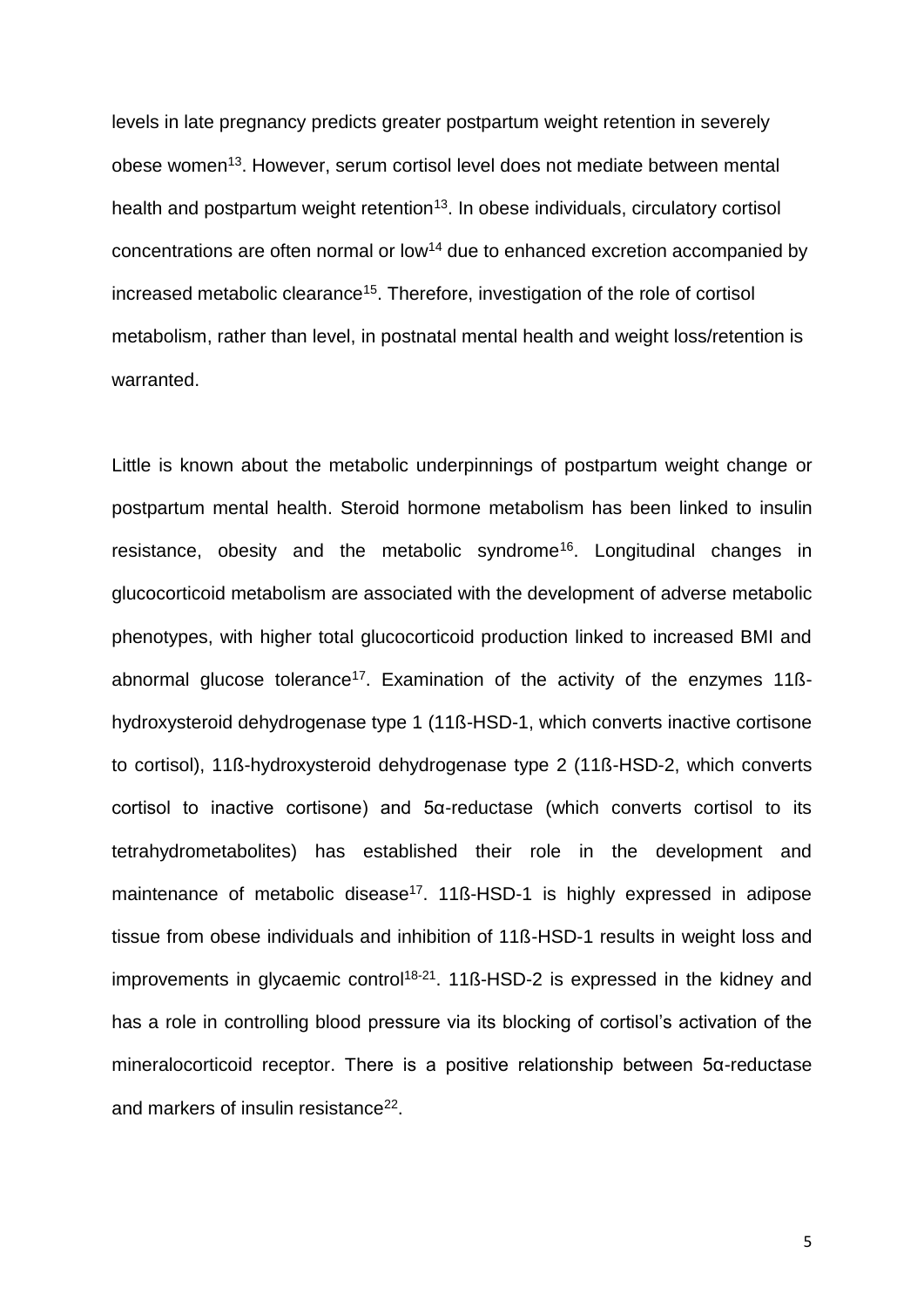In addition to its role in metabolic disease, cortisol metabolism is implicated in a number of mental health problems, particularly depression, anxiety and psychosis<sup>23-</sup> <sup>25</sup>. 5α-reductase inhibitors have been associated with symptoms of depression<sup>26</sup> and depressed patients show lower 5α-reductase and 11ß-HSD-2 activity suggesting less clearance of cortisol<sup>24</sup>. Pharmacological treatment of depression for 4 weeks results in increases in 5α-reductase activity to levels comparable to a non-depressed control group<sup>24</sup>.

Previously, we have described postpartum corticosteroid metabolism in this cohort of women<sup>27</sup>. 11β-HSD-1 and 11β-HSD-2 activity did not show significant changes with time. 5α-reductase activity was low in the immediate post-partum period, increased over the initial 3 months and then gradually stabilised, returning to levels comparable to a comparison female cohort who had not recently been pregnant. However, there has been no longitudinal assessment of the relationship between weight change and steroid metabolism postpartum. Neither has the role of steroid metabolism in maternal postnatal depression been previously examined. Therefore, this exploratory study aimed to describe the maternal postpartum weight change trajectory and associated pattern of glucocorticoid metabolism in a sample of UK women across the first postnatal year; examine the concurrent relationships between maternal glucocorticoid metabolism and maternal symptoms of postnatal depression; and examine the relationships between weight change and maternal glucocorticoid metabolism in the postpartum year independent of confounds of breastfeeding, demographics and maternal depression. We hypothesised that greater weight loss would be associated with lower 11β-HSD-1 and 5α-reductase activity, increased 11β-HSD-2 activity and with a reduced total F metabolite production rate. We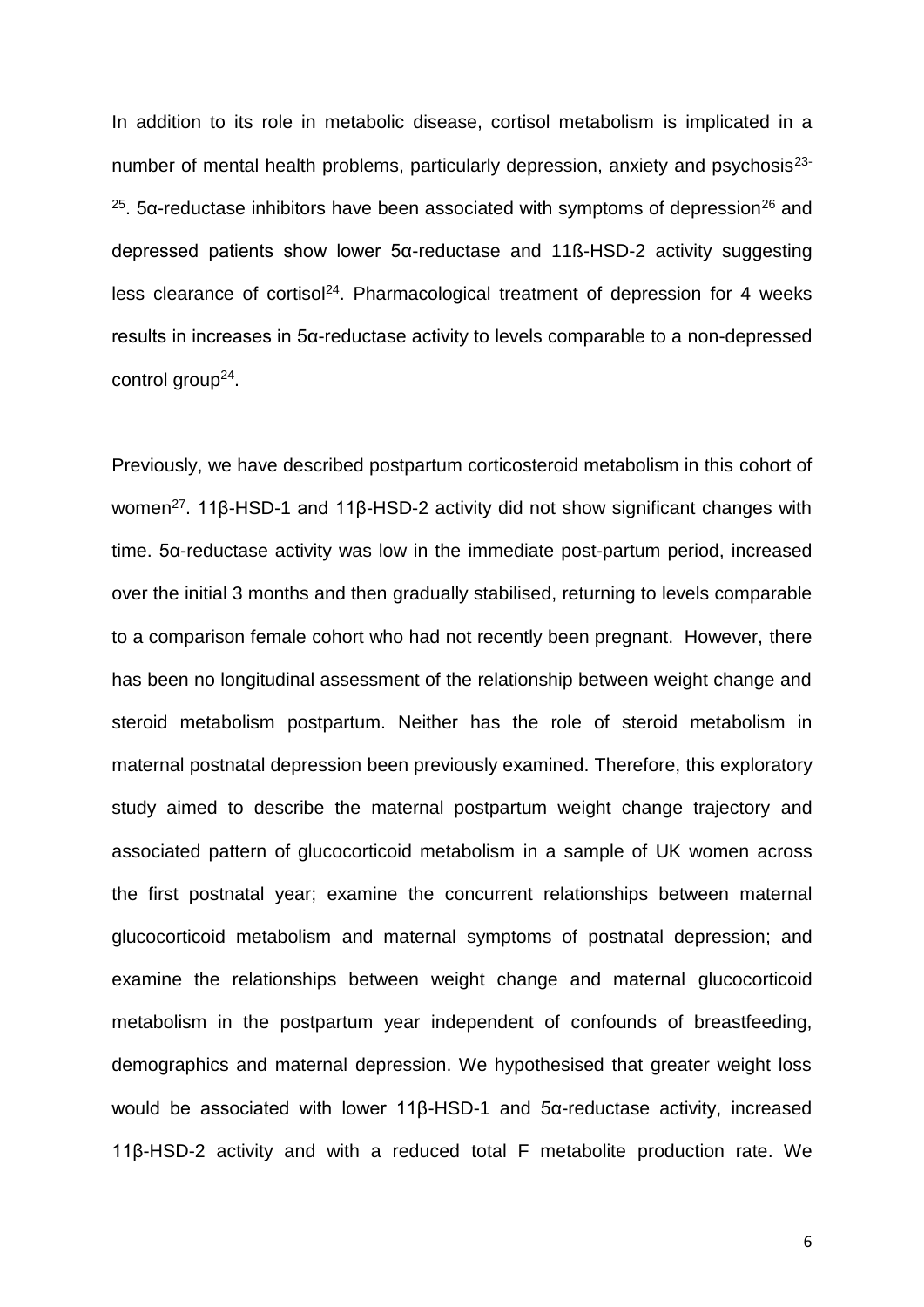hypothesised that higher depression scores would be associated with greater weight retention as well as lower 5α-reductase and 11β-HSD-2 activity. We also predicted that higher 11β-HSD-1 activity and total F metabolite production rate would be related to poorer mental health.

### **Method**

#### **Materials and Methods**

The protocol received ethical approval from Birmingham East, North and Solihull Research Ethics Committee, UK (ref. 10/H1206/67). All procedures contributing to this work comply with the ethical standards of the relevant national and institutional committees on human experimentation and with the Helsinki Declaration of 1975, as revised in 2008. Birmingham Women's NHS Foundation Trust granted research and development approval (ref. 10/BWH/NO95). Women without complications during pregnancy/labour on low risk maternity units in Birmingham, UK were approached after labour and gave fully informed written consent. Mothers were visited at 1-week, 1-month, 3-, 6- and 12-months post-partum to collect urine samples and were weighed wearing light indoor clothing without shoes at 1-week, 1-, 6- and 12-months. Maternal height was measured at 1-week postpartum using a stadiometer. Maternal weight and height were converted into BMI (kg/m<sup>2</sup>).

During the 1-week home visit, mothers reported their pre-pregnancy weight, pregnancy medical history and provided demographic information. At each time point, mothers gave a single urine sample and reported whether they were still breastfeeding. Mothers completed the Edinburgh Postnatal Depression Scale<sup>28</sup> (EPDS), a widely used and well-validated screening tool for postnatal depression, at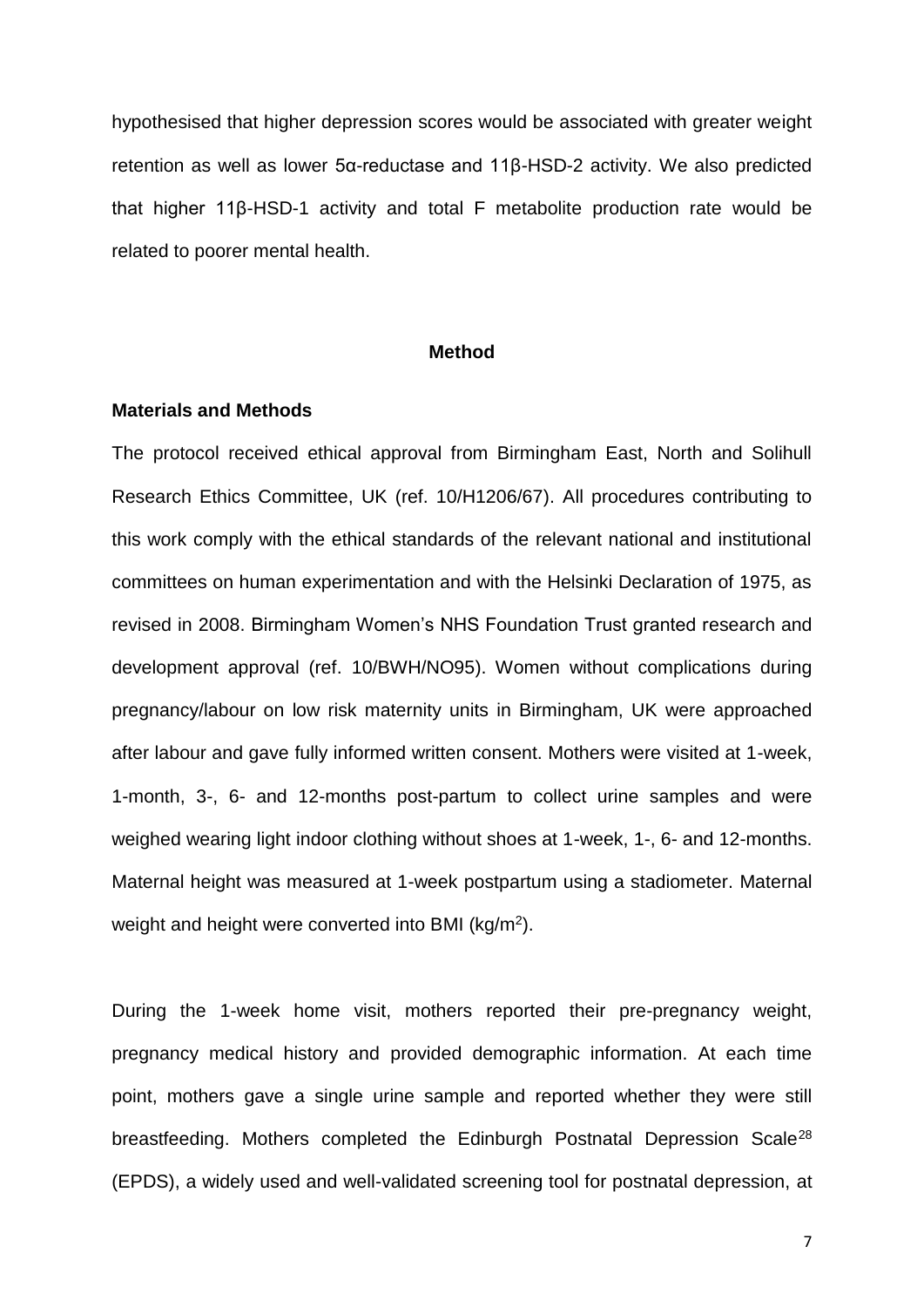1, 6, and 12 months postpartum. Higher scores indicate greater symptoms and scores of 13 or above indicate that participants are probably suffering from clinical depression.

### **Urinary steroid metabolite analysis**

Spot urine samples were analysed; absolute corticosteroid concentrations were corrected per g of urinary creatinine to assess absolute production rates. Previous work has demonstrated that spot urine samples yield measures of corticosteroid activity that are very highly correlated with measures from 24 hour samples (r=.959) and thus spot urine samples accurately reflect daily corticosteroid activity<sup>29</sup>. Gas chromatography / mass spectroscopy (GC/MS) was used to analyse urinary corticosteroid metabolites as described elsewhere<sup>16,30</sup>. Solid-phase extraction was used to extract free and conjugated steroids. Steroids were enzymatically released from conjugation and then re-extracted. Methyloxime-trimethylsilyethers (MO-TMS) were formed by adding internal standard (stigmasterol) prior to derivitization. The final derivative was dissolved in cyclohexane and transferred to a GC/MS autosampler vial. An Agilent 5973 instrument in selected-ion-monitoring (SIM) mode was used to run the samples.

The sum of total cortisol metabolites (THF (tetrahydrocortisol), THE (tetrahydrocortisone), 5 $\alpha$ -THF,  $\alpha$ -cortolone, cortisone (E), cortisol (F),  $\beta$ -cortolone,  $\beta$ cortol,  $\alpha$ -cortol) was used to measure cortisol secretion rate (total F metabolites). Here, the term total F metabolites means the total of measured metabolites, not the complete excretion of all metabolites. The ratio of tetrahydro-metabolites of cortisol (THF +  $5\alpha$ THF) to those of cortisone (THE) was used to measure 118-HSD-1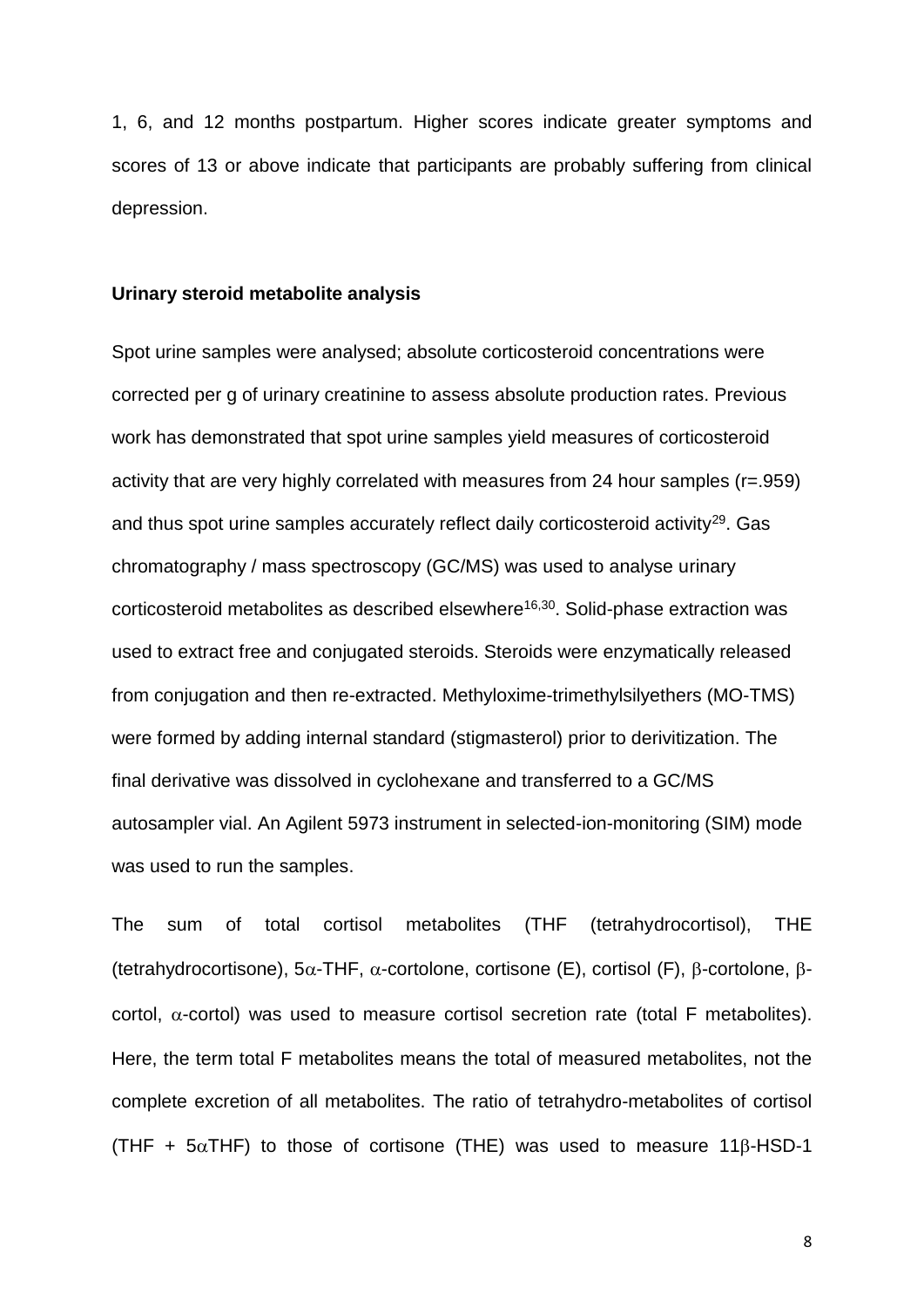activity. The ratio of urinary cortisol (F) to cortisone (E) accurately reflects renal  $11\beta$ -HSD-2 activity (with higher F/E ratios indicating decreased 116-HSD-2 activity). The activity of  $5\alpha$ -reductase was inferred from measuring the ratio of  $5\alpha$ THF/THF.

# **Participants**

59 mothers (mean age 29±5years, mean BMI @ 1 week postpartum 26.9±3.9kg/m<sup>2</sup>) of 36 male and 23 female infants, who had spontaneous normal vaginal deliveries without complications, provided informed written consent to participate and gave a series of spot urine samples in the postpartum year. None had any significant past medical history or were taking any regular medication. Mothers with gestational diabetes, preeclampsia or pregnancy induced hypertension were excluded. Infants born prior to 36-weeks gestation or who were small for gestational age were not eligible for participation. Two mothers were pregnant at the 12-month visit, so their data were removed from all analyses. Urine samples and sufficient data for calculation of BMI change was available for 49 of the women who gave consent to take part in the study.

# **Statistical approach**

Statistical analysis was undertaken using IBM SPSS v22. Repeated Measures ANOVAs were used to examine changes across time in BMI, postnatal depression and cortisol metabolism. Observed power was reported. Posthoc pairwise comparisons identified the source of significant effects. Maternal BMI change scores (ΔBMI) at each stage were calculated. Positive ΔBMI implies reductions in BMI. For parsimony, total postpartum ΔBMI score was calculated from 1 week to 12-months postpartum and used in all analyses of relationships between weight change and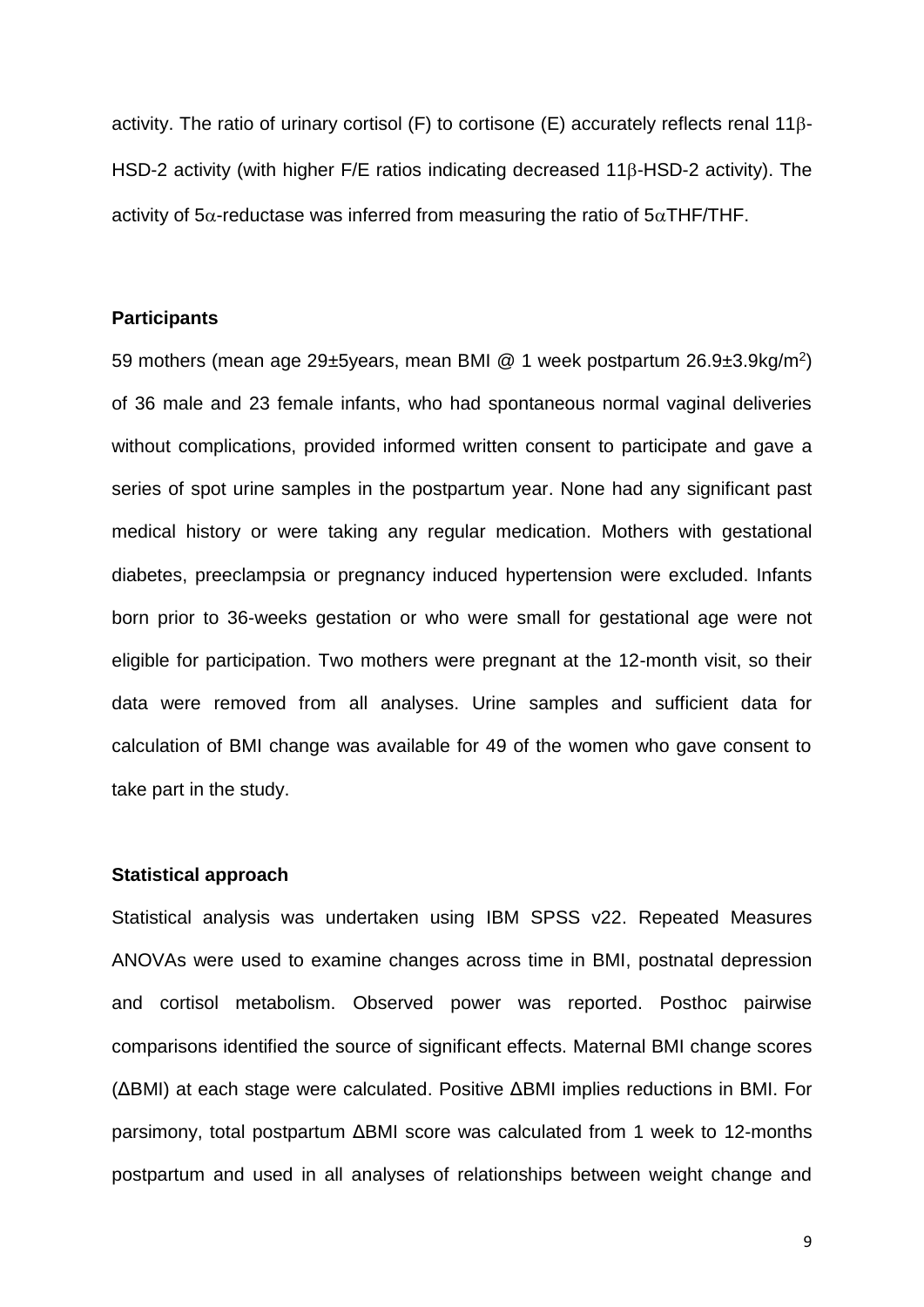cortisol metabolism. Pearson's correlation coefficients between demographics, breastfeeding duration, symptoms of depression and maternal steroid metabolism determined the necessity to control for these covariates in subsequent analyses. Post hoc power estimates were calculated. Bonferroni corrections were not applied given their unnecessarily stringent effects because we did not want to increase the risk of type II error in this relatively small sample, given the exploratory nature of the work. Postnatal depression symptoms at 1, 6 and 12 months and overall ΔBMI across the postnatal year were then correlated with glucocorticoid metabolism at each data collection point, using one-tailed partial correlation analyses controlling for maternal age, education, income, smoking, alcohol consumption and total breastfeeding duration. Additionally, analysis of ΔBMI glucocorticoid metabolism relationships were adjusted for depression.

# **Results**

Table 1 illustrates the descriptive and demographic information of participants providing weight and urine measures at each time point.

# **Table 1 about here**

The sample were affluent, well educated, relatively healthy weight, predominantly White British, with high initial breastfeeding rates and low levels of pregnancy smoking.

*BMI change across the postpartum year*

**Table 2** about here.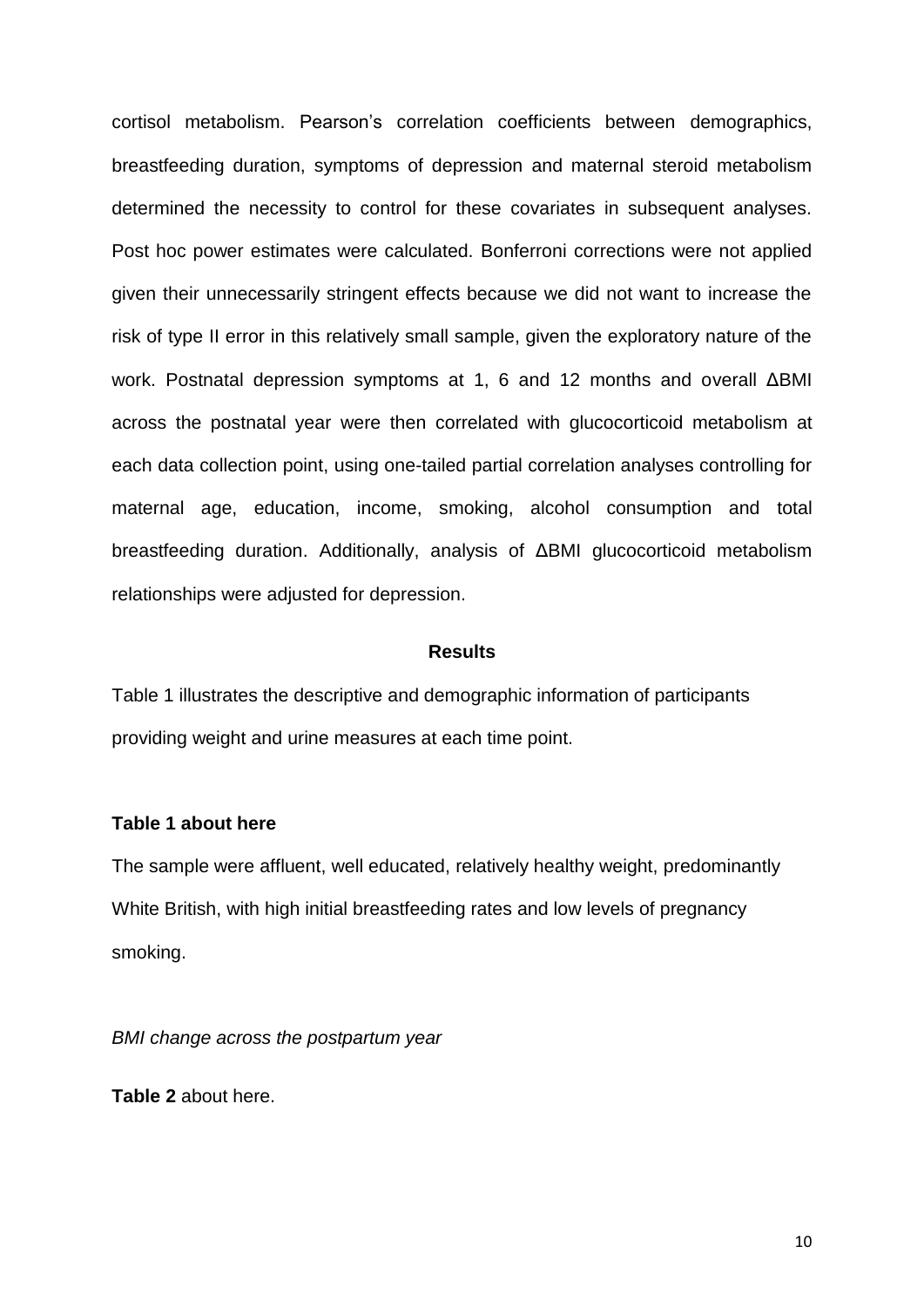Table 2 illustrates the pattern of BMI and BMI change from pre-pregnancy to 1 year postpartum. BMI increased during pregnancy (3.2kg/m<sup>2</sup> gained from pre-pregnancy to 1 week postpartum). Women lost some of this weight across the postpartum year, with a mean BMI loss of 1.7kg/m<sup>2</sup> from 1 week to 12 months. However, overall, women retained an average of 1.5kg/m<sup>2</sup> at 12 months in comparison to their prepregnancy weight.

Repeated Measures ANOVA demonstrated that BMI reduced significantly across the postnatal year (Pillai's Trace F(4,45)=28.99, p<.0001, observed power =1). Posthoc pairwise comparisons showed significant postnatal reductions in BMI at all time points except between 6 and 12 months. All postnatal BMI measures were significantly higher than pre-pregnancy BMI (p<.0001). Measures at one week were greater than BMI at any other time point (p<.0001). BMI at one month was greater than BMI at 6 and 12 months (p<.0001). BMI at 6 and 12 months were not significantly different (see Figure 1a).

# *Maternal symptoms of postnatal depression across the postpartum year*

Repeated Measures ANOVA demonstrated that there was no significant change in postnatal depression symptoms across the postnatal year although there was a trend towards fewer symptoms with time (Pillai's Trace F(2,47)=2.71, p<.077; observed power .51). Posthoc pairwise comparisons showed a significant decrease in postnatal depression symptoms between 1 month and 12 months only (p<.023) (see Figure 1b).

## *Maternal glucocorticoid metabolism across the postpartum year*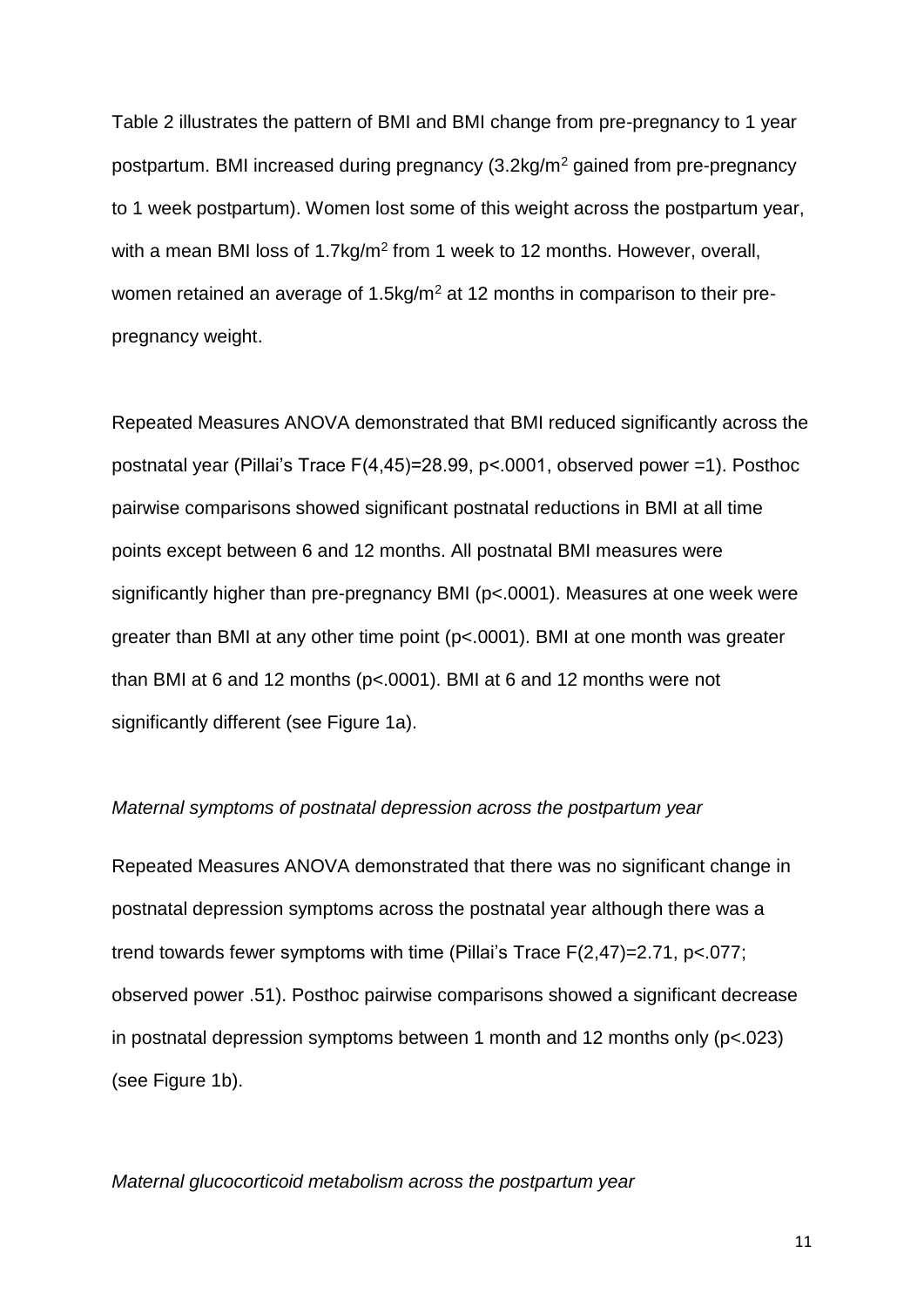**Table 3** illustrates the pattern of cortisol metabolism from pre-pregnancy to 1 year postpartum. Steroid metabolite analysis from some of these individuals have been reported elsewhere in the context of infant growth and development across the first year of life<sup>27</sup>. Presented in Table 3 are the urinary steroid metabolite ratios reflective of specific enzyme activities for mothers where detailed pre and post partum weight measurements are available.

Repeated Measures ANOVAs demonstrated that there was no statistically significant change in 11ß-HSD-2 activity (F(4,22)=2, p=.13, observed power= .51) or Total F metabolites (F(4,22)= 1.6, p=.21, observed power =.41) across the year. There was a significant increase in both 5α-reductase activity (F(4,22)= 44.5, p=.0001; observed power =1.0) and 11β-HSD-1 activity  $(F(4,22)= 7.1, p=.001;$  observed power =.98). Post hoc pairwise comparisons showed a significant difference between 5αreductase activity at 1 week and all other time points (p<.0001) and at 1 month and all other time points (p<.0001). Activity was higher at 3 months than at 1 week and 1 month and lower than at 6 and 12 months (p<.05). There were no significant differences between 6 and 12-month 5α-reductase activity. Differences in 11β-HSD-1 were less profound but post hoc comparisons showed a significant difference in 11β-HSD-1 activity between 1 week and 1 month, and between 1 week and 6 months (p<.05). 11β-HSD-1 activity at 1 month was also lower than that at 3 and 6 months (p<.05). 11β-HSD-1 at 3 months was lower than at 6 months (p<.05). Finally, 11β-HSD-1 activity at 6 months was significantly higher than at 12 months (p<.05) (see Figure 1 c-f).

### **Figure 1** about here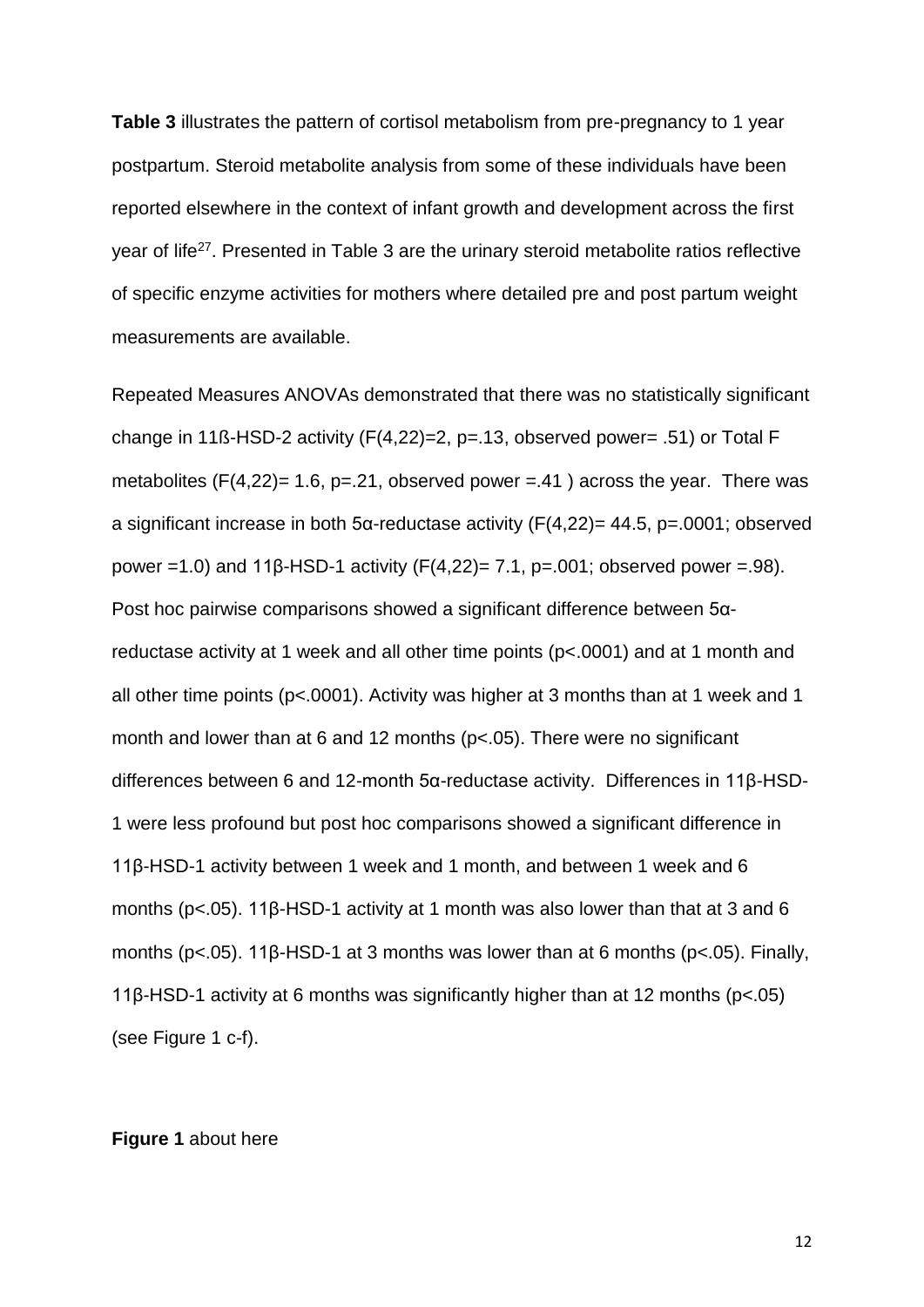To examine which variables were required as covariates in subsequent analyses, one tailed Pearson's correlation coefficients between demographics, breastfeeding, symptoms of depression, postpartum ΔBMI and cortisol metabolism were calculated (Table 4).

## **Table 4 about here**

Table 4 demonstrates that postpartum ΔBMI showed no correlation with postnatal depression and few significant correlations with demographics. Women who smoked less during pregnancy had greater postpartum ΔBMI. Symptoms of postnatal depression were not correlated with demographics or breastfeeding duration. Postnatal depression symptoms at 12 months were associated with greater total F metabolites at 12 months. Maternal age, income, education, smoking and alcohol consumption during pregnancy showed significant relationships with a number of indices of cortisol metabolism across the first year, and with 5α-reductase activity in particular. Longer breastfeeding was associated with lower activity of 11βHSD-2 and 5α-reductase at 1 month, and greater total F metabolites at 12 months. Before adjustment for covariates, women who showed greatest ΔBMI in the postpartum year had significantly lower 11β-HSD-1 activity at 12 months postpartum. Women with greater 11ß-HSD-2 activity at 1 week showed more weight loss in the postpartum year. Lower 5α-reductase activity at all time points was associated with greater postpartum ΔBMI. Lower total F metabolites at 6 months were associated with greater weight loss. Post hoc power estimates for these correlation analyses suggest the sample was sufficient to detect meaningful relationships, i.e. where effect sizes were moderate (.3) to large (.5). At n=40, power to detect a correlation of .3 was .62; to detect a correlation of .5, power was .97.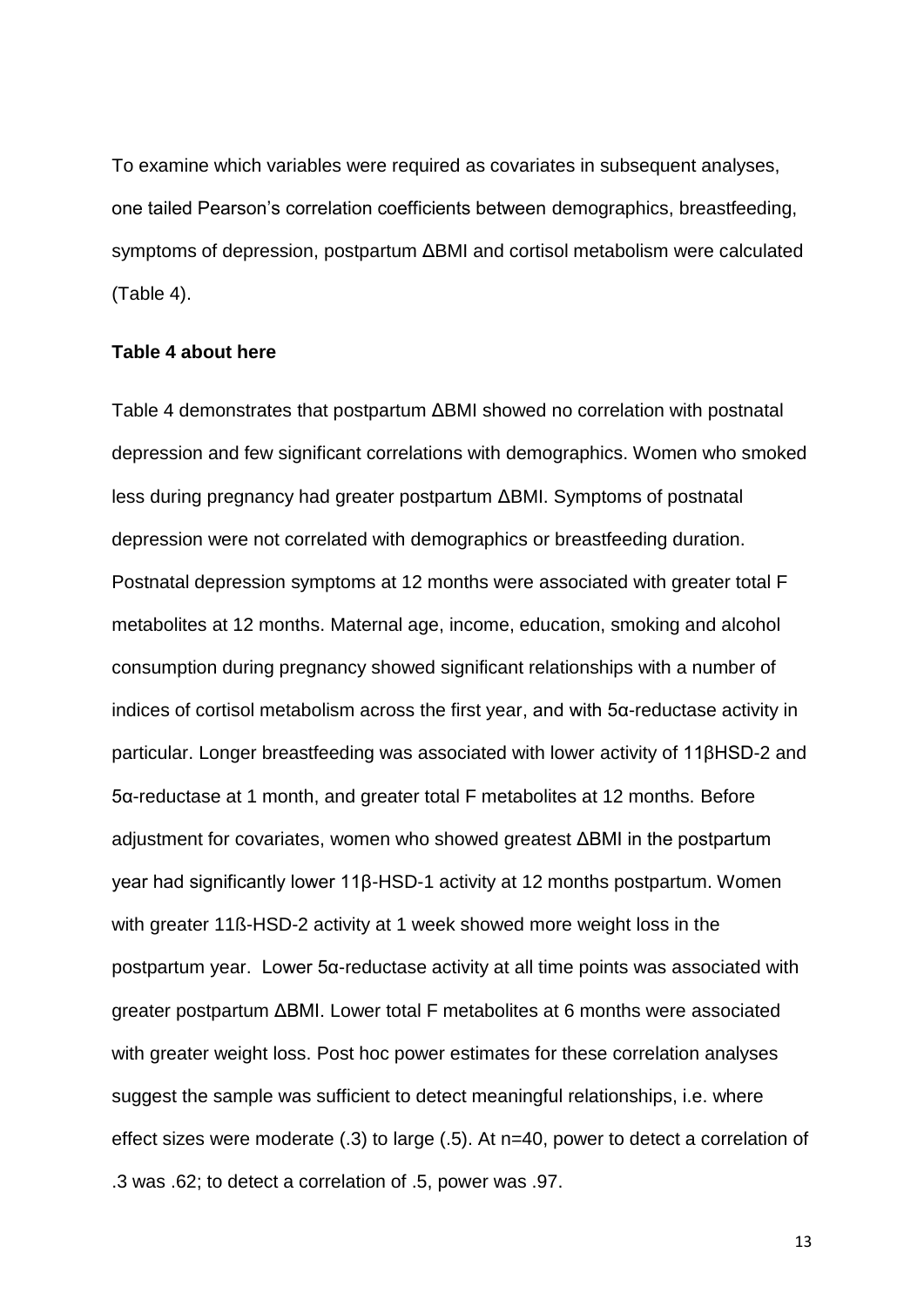To examine the relationships between symptoms of postnatal depression with cortisol metabolism, and BMI change with cortisol metabolism, a series of partial correlations coefficients were calculated controlling for covariates (**Table 5**). Correlations between BMI change and cortisol metabolism were additionally adjusted for symptoms of depression at 12 months.

*Adjusted Relationships between symptoms of postnatal depression and maternal glucocorticoid metabolism across the postpartum year*

After adjusting for demographics and breastfeeding, the pattern of relationships between symptoms of postnatal depression and concurrent cortisol metabolism remained the same: women with poorer mental health at 12 months had greater concurrent total cortisol secretion rates. There were no other relationships between measures of depression and cortisol metabolism at any other time points.

*Adjusted Relationships between ΔBMI and maternal glucocorticoid metabolism across the postpartum year*

### *11ß-HSD activity*

After adjusting for covariates, greater ΔBMI was associated with significantly lower 11β-HSD-1 activity at 1 week and 12 months postpartum. Women with greater 11ß-HSD-2 activity at 1 week showed more weight loss in the postpartum year.

*5α-reductase activity*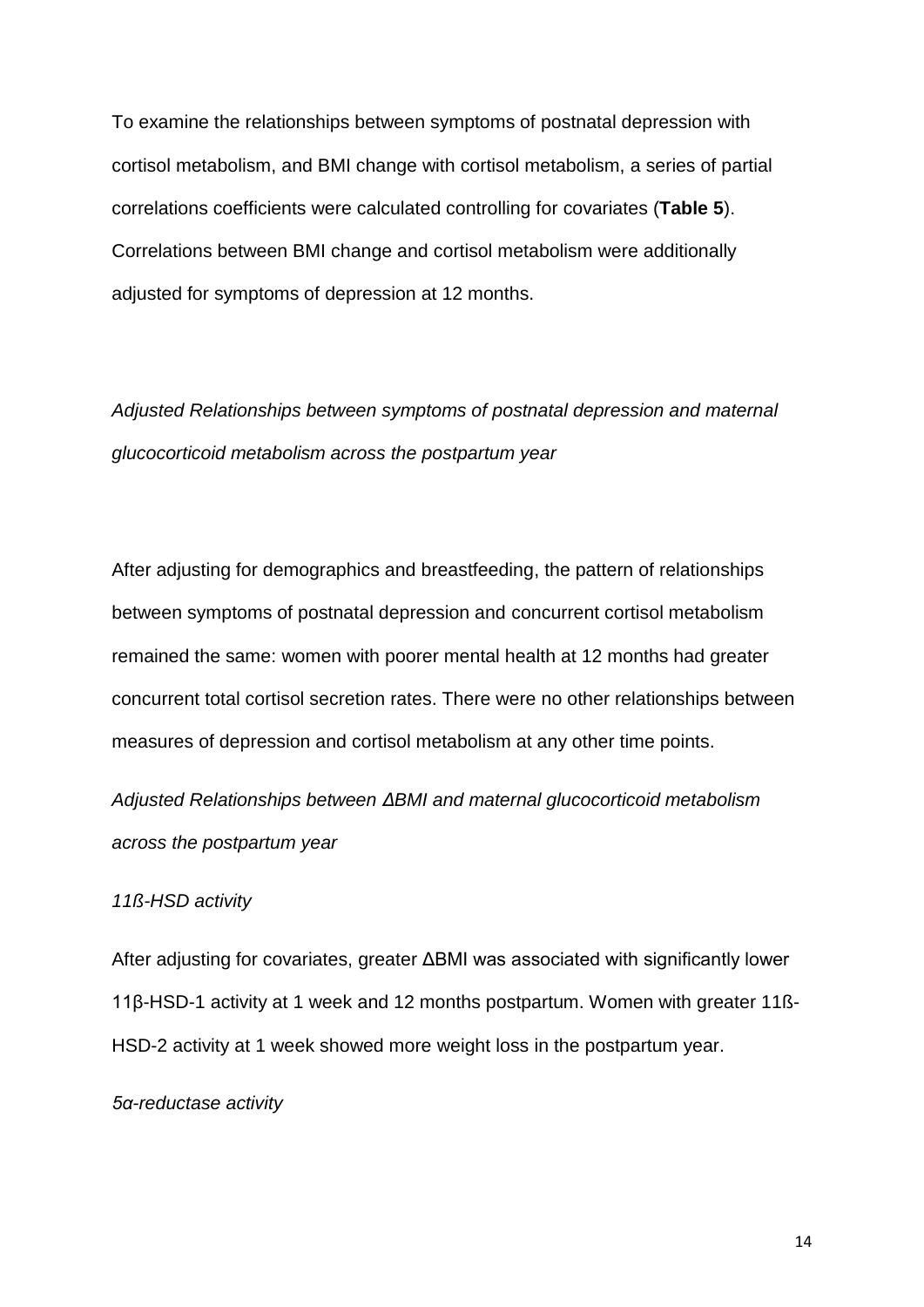Adjusting for covariates removed the significance of 5α-reductase activity at one week and one month, and reduced the relationship between 6-month 5α-reductase activity and ΔBMI to a trend. Lower 5α-reductase activity at 3 months and 1 year remained significantly associated with greater postpartum ΔBMI.

### *Total F Metabolites*

After adjusting for covariates, there were no significant associations between total F metabolites and ΔBMI.

# **Discussion**

This study described maternal postpartum weight change, mental health and cortisol metabolism in a sample of healthy UK women across the postnatal year. Women experienced a mean BMI loss of  $1.7$ kg/m<sup>2</sup> from 1 week to 12 months postpartum and retained +1.5kg/m<sup>2</sup> at 12 months postpartum in comparison to their pre-pregnancy weight with notably large variability in postpartum weight change. Postnatal depression levels were as expected, showing slight decline across the year. Levels of 11ß-HSD-2 and Total F metabolites did not show significant change, but levels of 11ß-HSD-1 and 5α-reductase significantly increased between 1 week and 6 months postpartum, consistent with our previous analyses of a larger sample of this cohort $24$ . However, there were few relationships between weight change and depression, demographics or breastfeeding duration. Indices of cortisol metabolism showed significant relationships with postnatal depression symptoms and postpartum weight change, underlining the importance of disturbances in the HPA axis for the prediction of postnatal weight change and mental health. However, the relationship between weight change and cortisol metabolism was independent of any relationship with depression.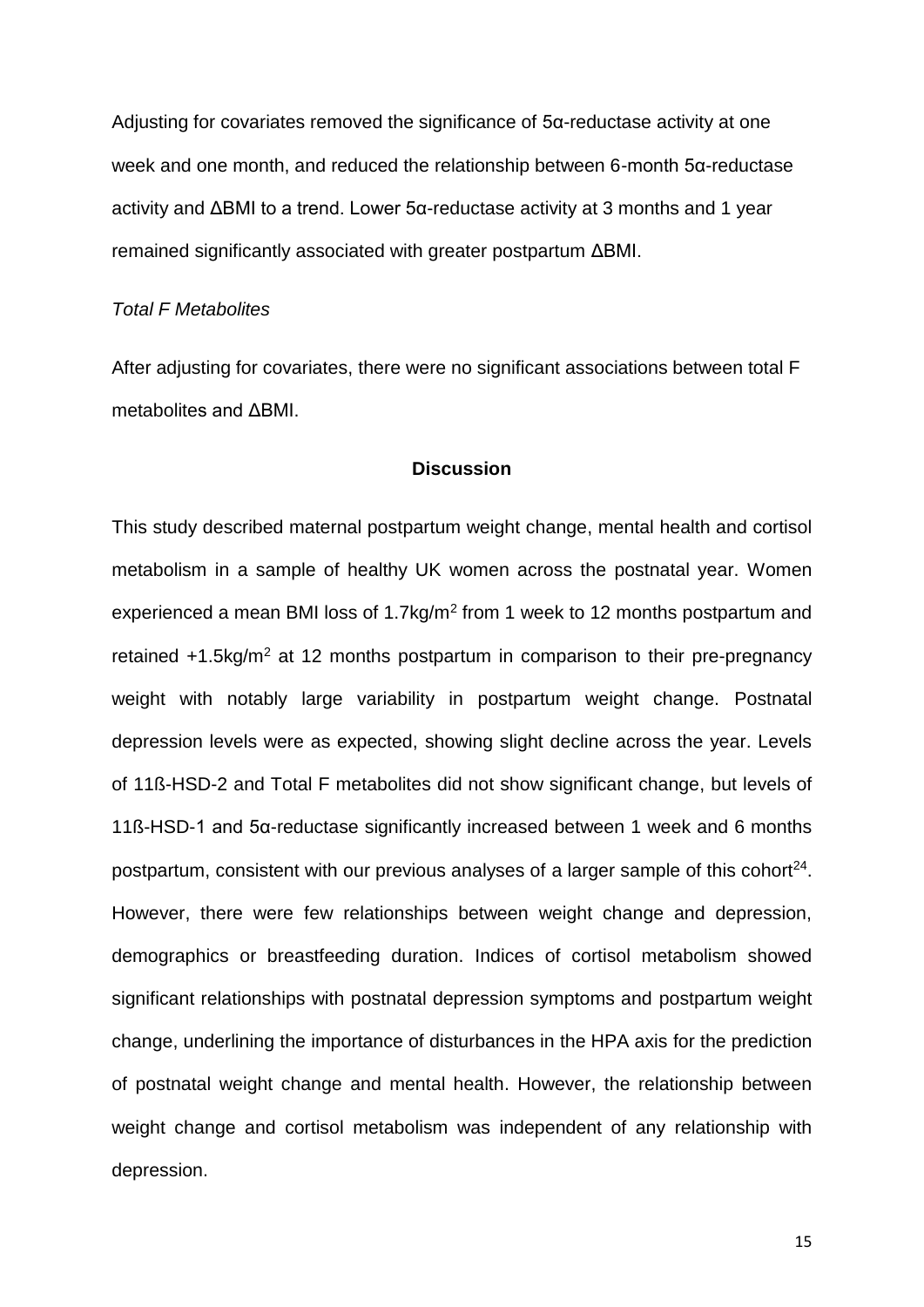Over the post-partum year, we have identified changes in steroid hormone metabolism that are associated with maternal weight loss. Most notably, in line with our hypotheses, lower 11β-HSD-1 and 5α-reductase activity was associated with enhanced weight loss when adjusted for covariates including depression. The role of steroid hormone metabolism in the regulation of weight has been extensively studied in the context of simple obesity and type 2 diabetes $31$ , but has not previously been examined in maternal post-partum weight.

11β-HSD-1 generates active glucocorticoid, cortisol, in metabolic target tissues including adipose, liver and muscle $32$ . Interestingly, all clinical studies that have used selective 11β-HSD-1 inhibitors have demonstrated reproducible weight loss<sup>18,19,21</sup> and in our cohort, lower activity (at one week and 12 months) was associated with enhanced weight loss, which may reflect decreased adipocyte differentiation and lipid accumulation as a consequence of decreased tissue specific cortisol availability<sup>33</sup>. Although 11βHSD-2 is not thought to be expressed at significant levels in adipose tissue, the global increase in activity that we observed may also contribute to decreased tissue glucocorticoid availability. Only 11ßHSD-2 activity at 1 week was associated with greater weight loss in the postnatal year, suggesting that urinary measures of this enzyme are not key determinants of postnatal weight loss nor key correlates of postnatal depression in healthy participants.

Lower 5α-reductase activity at 3 and 12 months postpartum was associated with increased weight loss. There are 2 isoforms of 5α-reductase (type 1 and type 2) that have differential tissue specific expression profiles and both contribute to steroid hormone metabolism. <sup>34</sup> Cross-sectional studies have demonstrated the association between increased 5α-reductase activity and adverse metabolic phenotype<sup>16,17,35</sup>.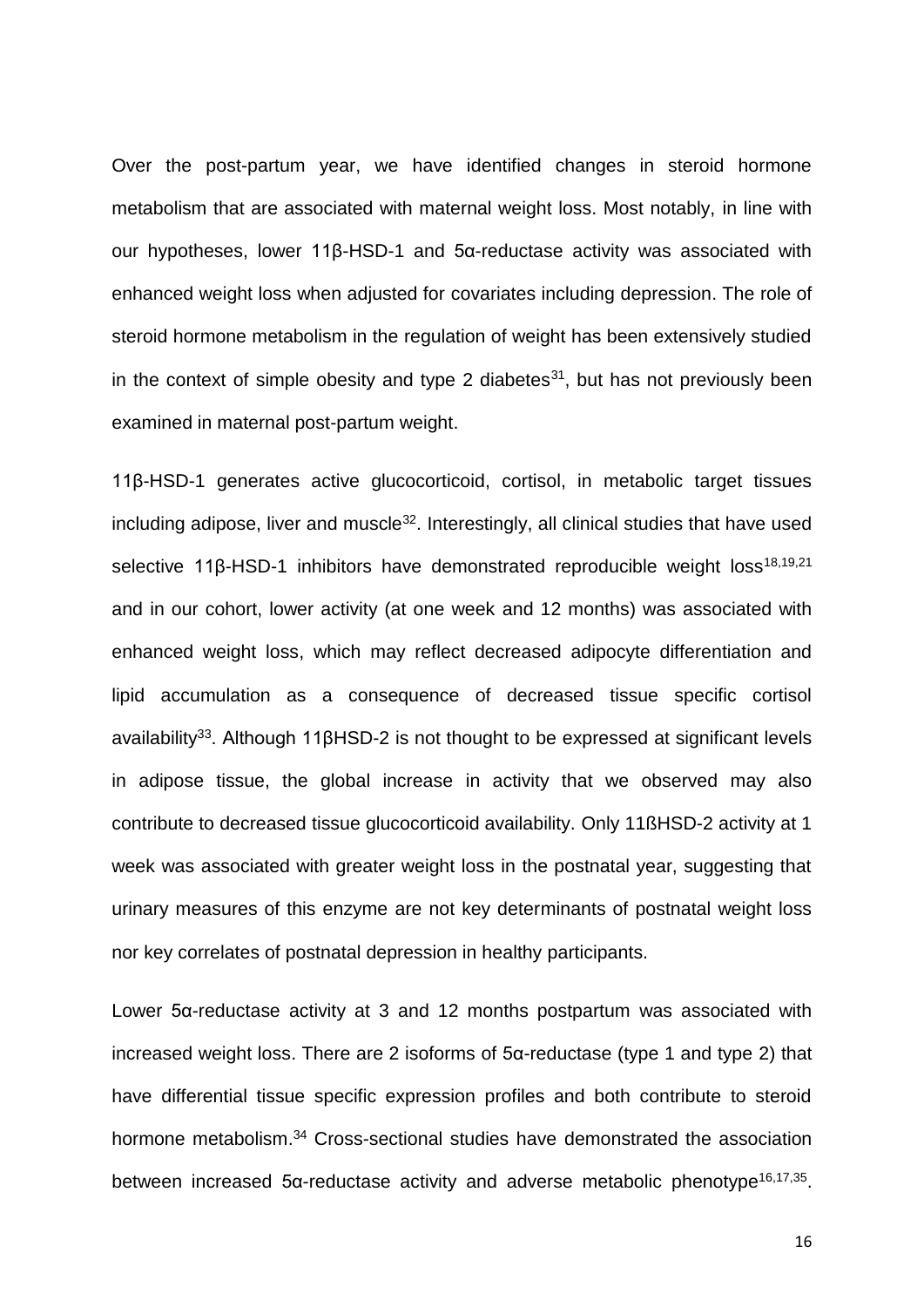This extends to simple obesity, non-alcoholic fatty liver disease and the adverse metabolic phenotype associated with polycystic ovary syndrome. Weight loss is associated with a reduction of 5α-reductase activity<sup>22</sup>. 5α-reductase clears glucocorticoids to their inactive dihydro-metabolites (subsequently converted to tetrahydro-metabolites by the action of 3α-hydroxysteroid dehydrogenase) and therefore limiting glucocorticoid availability to bind and activate the glucocorticoid receptor. In addition, they have a role in activating androgens, converting testosterone to the more potent androgen dihydrotestosterone. Lowering activity has the potential to decrease androgen availability whilst simultaneously reducing glucocorticoid clearance, and both androgens and glucocorticoids regulate fat mass. What remains unclear is whether changes in 5α-reductase reflect cause or consequence of changes in postpartum BMI; the associations that we have described cannot infer causality. Rodent models with genetic deletion of 5αreductase type 1 have an adverse metabolic phenotype, largely confined to the liver without alteration in fat mass<sup>36</sup>. Clinical studies in patients have shown that nonselective 5α-reductase inhibition (type 1 and 2), but not exclusive type 2 inhibition, is associated with systemic and hepatic insulin resistance and with hepatic lipid accumulation<sup>37</sup>. Taken together, it seems likely that the changes that we have observed in 5α-reductase activity reflect a compensatory response such that with weight gain, glucocorticoid availability to bind and activate its receptor is limited. This may occur in response to the increased adrenal glucocorticoid output that is seen with increased weight <sup>38</sup>. As weight falls, adrenal glucocorticoid output falls and as a result there is no longer the need to repress local glucocorticoid availability and in parallel therefore, 5α-reductase activity decreases. Therefore, patients with the largest weight loss display greatest reduction in 5α-reductase activity.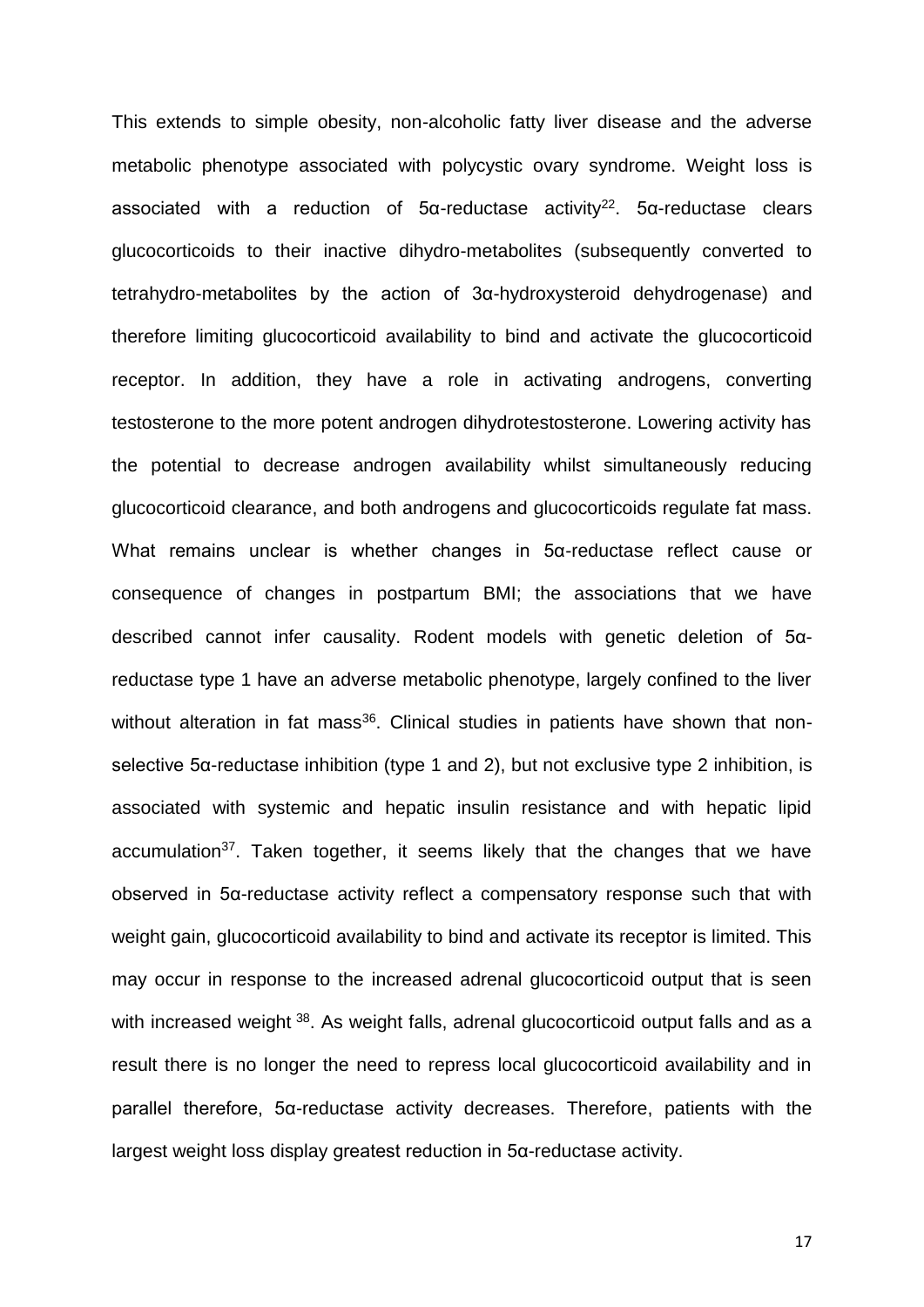Total glucocorticoid production was significantly correlated with depression symptoms at 12 months, but there were no relationships between postnatal depression at any other time point or any other measures of cortisol metabolism. However, 6% of the women in the sample had EPDS scores indicating probable major depression at 12 months and mean EPDS score was 5, comparable to other relatively mentally healthy UK postnatal samples<sup>39</sup>. Despite this, women with more depression symptoms at 12 months had greater total cortisol metabolite production, previously associated with greater BMI and abnormal glucose tolerance<sup>17</sup>. The causal nature and long term implications of this relationship is impossible to determine from our data, but are consistent with the suggestion that women with greater, and/or more persistent, symptoms of postnatal depression may be at greater risk for the development of metabolic disorders.

The clinical implications of these findings are limited at this stage given the healthy nature of our sample. However, for women with a problematic postnatal weight loss trajectory, selective 11β-HSD-1 inhibitors could be investigated as an adjunct to diet and lifestyle intervention to aid weight loss. Furthermore, examination of total glucocorticoid production using spot urine samples has the potential to offer a more personalised approach to the evaluation of future metabolic and mental health risk.

In general, our findings regarding links between maternal postnatal mental health, weight retention and cortisol metabolism in this healthy sample show similarities to the patterns found in severely obese women, when serum cortisol levels were measured<sup>13</sup>; mental health was related to cortisol level, cortisol level was related to postnatal weight retention but cortisol level did not mediate the relationship between weight and mental health. Together, these studies provide evidence to support that weight and mental health are both associated with dysregulation of glucocorticoid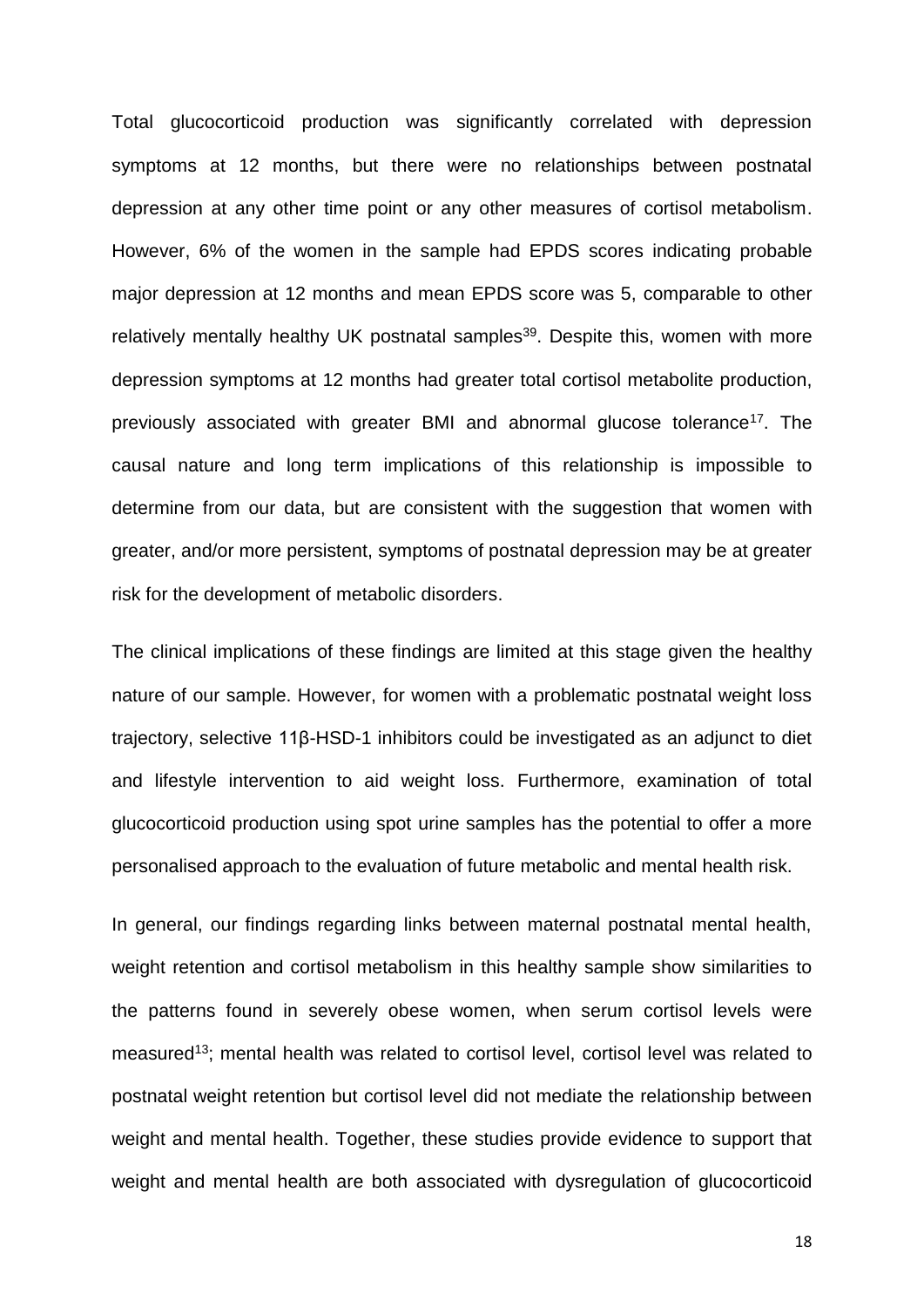secretion and metabolism, but that there may be different pathways to depression and obesity. There are other important contributors to/moderators of the development of each phenotype that were not examined in this study, such as early biological programming, gene expression or experience of stress. Further work is required to better understand these pathways and their contributors to both physical and psychological postpartum morbidity.

There are a number of limitations of this study. This was a relatively healthy weight sample with low levels of depression and our conclusions cannot be extrapolated to obese or depressed populations. The absence of expected relationships, such as that between weight change and depression, may be a result of this limitation. Furthermore, the sample was predominantly White, well educated, affluent, with high levels of breastfeeding. There are likely to be important demographic patterns in the relationships between weight retention, depression and cortisol metabolism that this study could not capture. In addition, we did not collect data on stressors such as sleep deprivation, which may have an impact on both mental health and cortisol metabolism<sup>40</sup>. Finally, we did not correct for multiple testing to reduce the risk of a type II error in this small exploratory study, which naturally increases risk of a type I error. Therefore these findings, whilst important for future hypothesis generation, require replication.

In summary, this study significantly expands our understanding of the relationships between cortisol metabolism, mental health and weight change postpartum. Lower activity of 11β-HSD-1 and 5α-reductase was associated with greater postpartum weight loss in healthy women, independent of demographics and depression. More depressed women also demonstrated higher cortisol secretion rates, independent of demographics and breastfeeding, but depression was unrelated to BMI change. In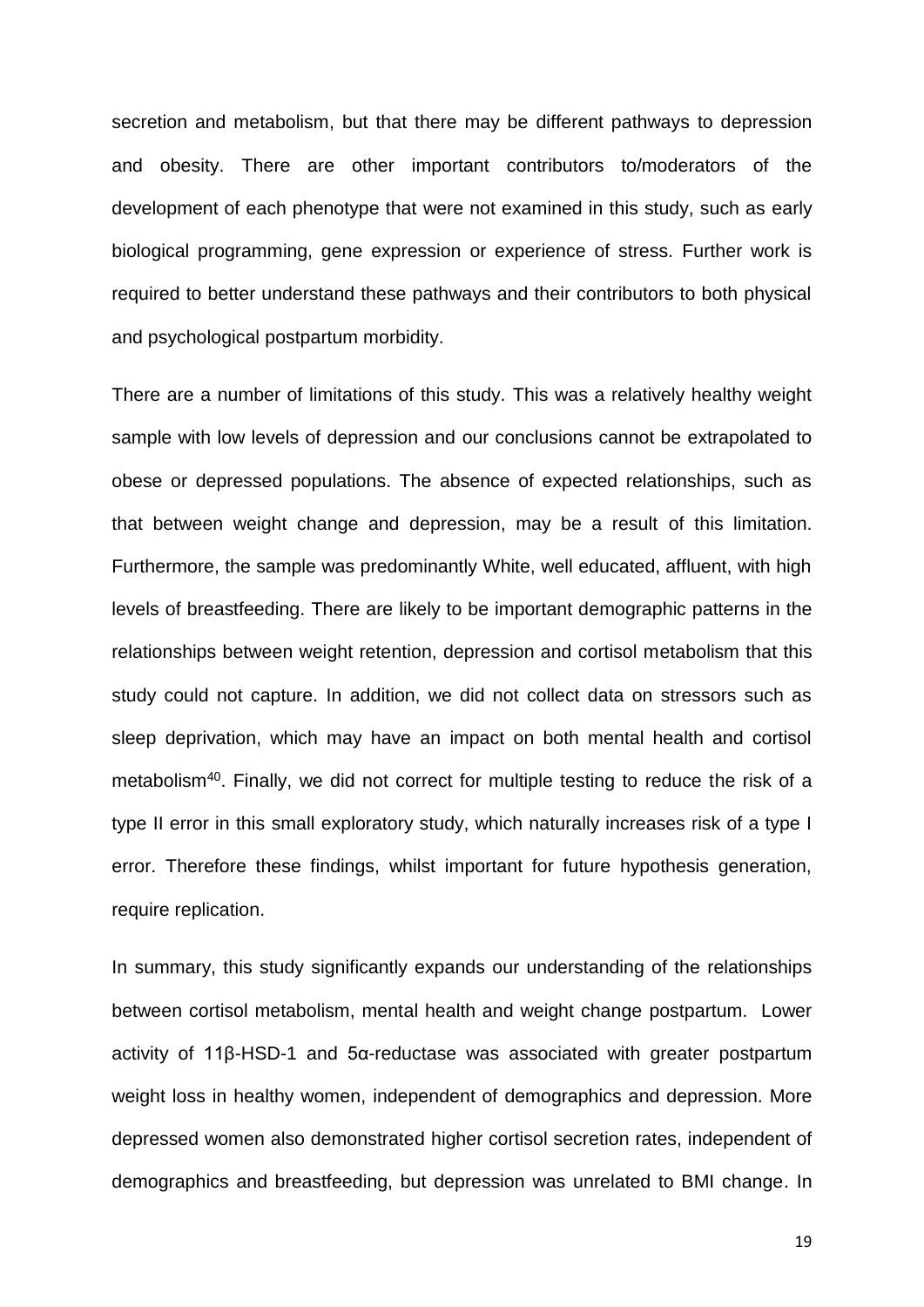healthy samples, cortisol metabolism is related to both BMI and symptoms of depression, but weight and depressed mood have independent pathways that link them to HPA activity.

### References

- 1. Gore, SA. Brown, DM. West, DS (2003). The role of postpartum weight retention in obesity among women: a review of the evidence. *Annals of Behavioral Medicine,* 26:149-159.
- 2. Bliddal, M. Pottegard, A. Kirkegaard, H. et al. (2015). Mental disorders in motherhood according to prepregnancy BMI and pregnancy related weight changes: a Danish cohort study. *Journal of Affective Disorders*, 183: 322- 329.
- 3. Mamun, AA. Kinarivala, M. O'Callaghan, MJ. et al., (2010) Associations of excess weight gain during pregnancy with long-term maternal overweight and obesity: evidence from 21y postpartum follow up. *American Journal of Clinical Nutrition*, 91: 1336-1341.
- 4. Linne, Y. Dye, L. Barkeling, B. et al. (2003). Weight development over time in parous women- The SPAWN study- 15 years follow up. *International Journal of Obesity*, 27: 1516-1522.
- 5. Gunderson, EP. Murtaugh, MA. Lewis, CE. et al, (2004). Excess gains in weight and waist circumference associated with childbearing: The Coronary Artery Risk Development in Young Adults Study (CARDIA). *International Journal of Obesity and Related Metabolic Disorders*, 28: 525-535.
- 6. Boghossian, NS. Yeung, EH. Lipsky, LM et al. (2010) Dietary patterns in association with postpartum weight retention. *American Journal of Clinical Nutrition,* 97: 1338-1345.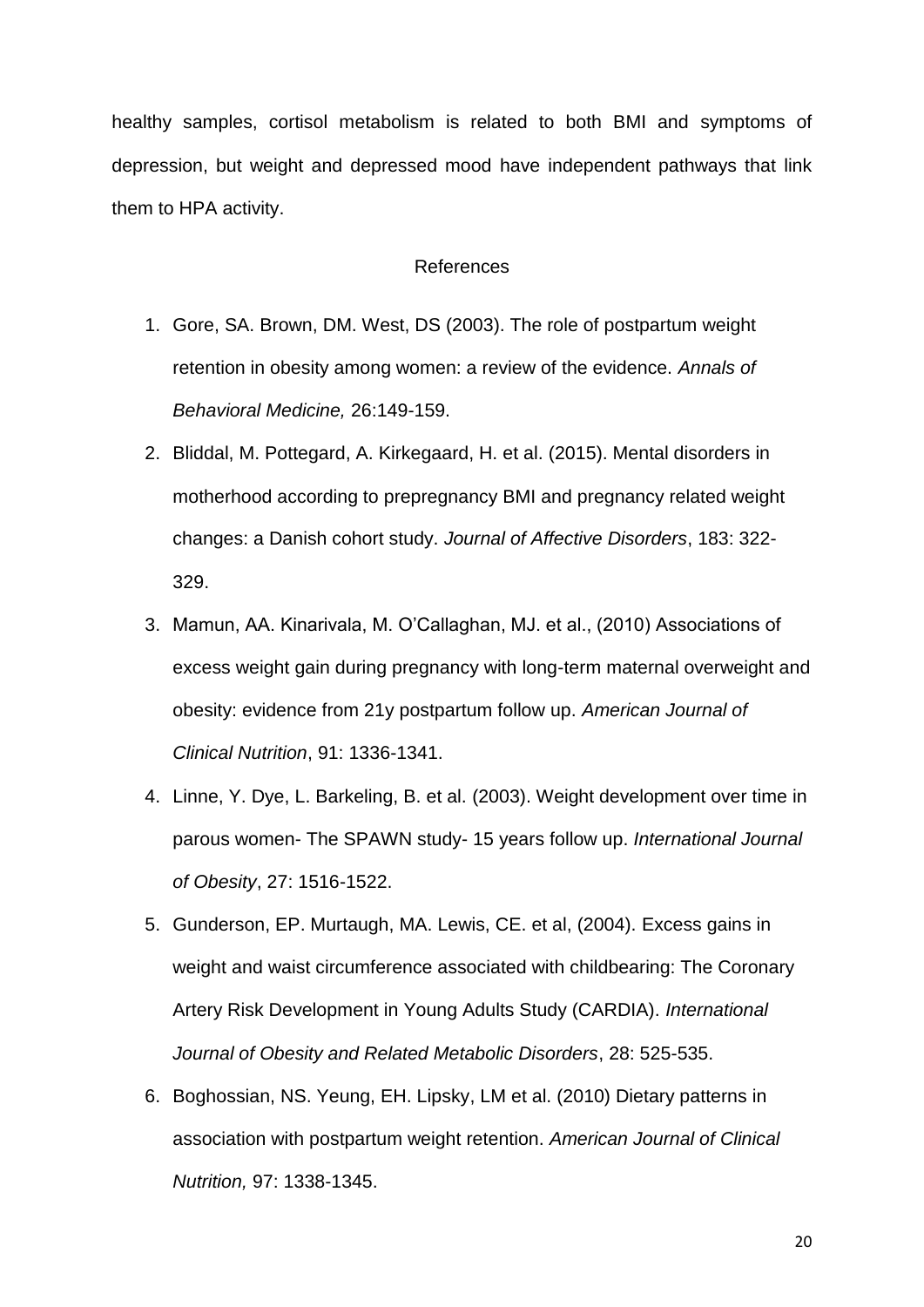- 7. Molyneaux, E. Poston, L. Ashurst-Williams, Howard, LM. (2014). Obesity and mental disorders during pregnancy and postpartum. *Obstetrics and Gynecology*, 123: 857-867.
- 8. Lopresti, AL. Drummond, PD. (2013). Obesity and psychiatric disorders: commonalities in dysregulated biological pathways and their implications for treatment. *Progress in Neuropsychopharmacology and Biological Psychiatry*, 45: 92-99.
- 9. Davis, EP, Glynn, LM, Schetter, CD, Hobel, C, Chicz-Demet, A, Sandman, CA (2007). Prenatal exposure to maternal depression and cortisol influences infant temperament. *Journal of the American Academy of Child and Adolescent Psychiatry*, 46: 737-746.
- 10.Weinstock, M.( 2008). The long-term behavioural consequences of prenatal stress. *Neuroscience and Biobehavioral Reviews*, 32: 1073-1086.
- 11.O'Donnell, K, O'Connor, TG, Glover, V.(2009). Prenatal Stress and Neurodevelopment of the Child: Focus on the HPA Axis and Role of the Placenta. *Developmental Neuroscience*, 31: 285-292.
- 12.Sarkar, P, Bergman, K, O'Connor, TG. et al. (2008). Maternal antenatal anxiety and amniotic fluid cortisol and testosterone: Possible implications for foetal programming. Journal of Neuroendocrinology, 20, 489-496.
- 13.Mina, TH. Denison, FC. Forbes, S. et al., (2015). Associations of mood symptoms with antenatal and postnatal weight change in obese pregnancy are not mediated by cortisol. *Psychological Medicine*, 45: 3133-3146.
- 14.Björntorp, P. Rosmond, P. (2000). Obesity and Cortisol. *Nutrition*, 16:924- 936.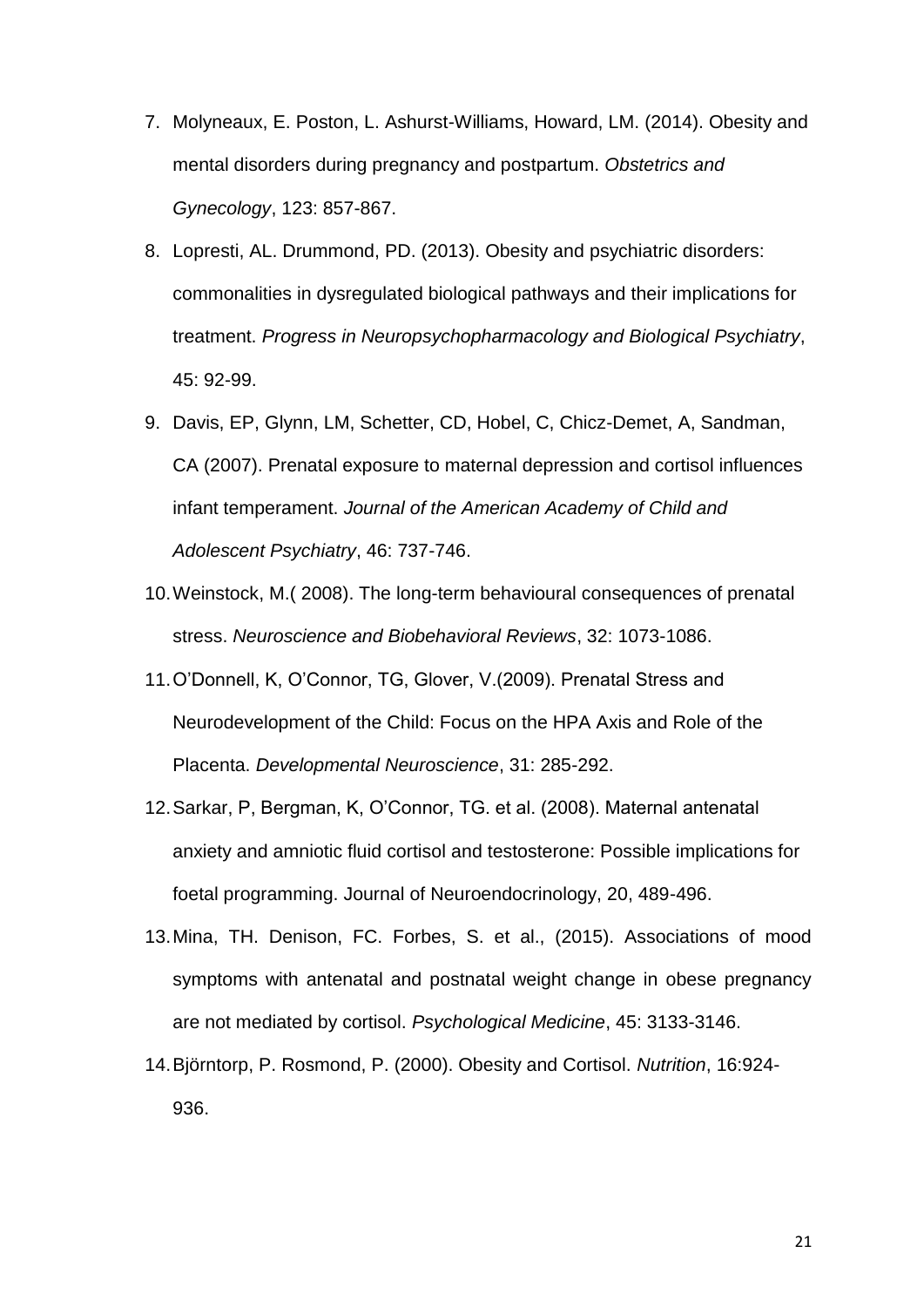- 15.Vierhapper, H. Nowotny, P. Waldhäusl, W. (2004). Production rates of cortisol in obesity. *Obesity Research*, 12: 1421-1425.
- 16.Tomlinson, JT. Finney, J. Gay, C. et al., (2008a). Impaired glucose tolerance and insulin resistance are associated with increased adipose 11 betahydroxysteroid dehydrogenase type 1 expression and elevated hepatic 5 alpha-reductase activity. *Diabetes,* 57: 2652-2660.
- 17.Crowley, RK. Hughes, B. Gray, J. et al., (2014). Longitudinal changes in glucocorticoid metabolism are associated with later development of adverse metabolic phenotype. *European Journal of Endocrinology*, 171: 433-442.
- 18.Feig PU, Shah S, Hermanowski-Vosatka A, et al., (2011). Effects of an 11βhydroxysteroid dehydrogenase type 1 inhibitor, MK-0916, in patients with type 2 diabetes mellitus and metabolic syndrome. *Diabetes Obesity & Metabolism*, 13:498-504.
- 19.Shah S, Hermanowski-Vosatka A, Gibson K, et al., (2011). Efficacy and safety of the selective 11β-HSD-1 inhibitors MK-0736 and MK-0916 in overweight and obese patients with hypertension. *Journal of the American Society for Hypertension,* 5:166-76.
- 20.Paulmyer-Lacroix O. Boullu S. Oliver C. et al., (2002). Expression of the mRNA coding for 11beta-hydroxysteroid dehydrogenase type 1 in adipose tissue from obese patients: an in situ hybridization study. *Journal of Clinical Endocrinology and Metabolism*. 87:2701-5.
- 21.Rosenstock J, Banarer S, Fonseca VA, et al., (2010). The 11-betahydroxysteroid dehydrogenase type 1 inhibitor INCB13739 improves hyperglycemia in patients with type 2 diabetes inadequately controlled by metformin monotherapy. *Diabetes Care*, 33:1516-22.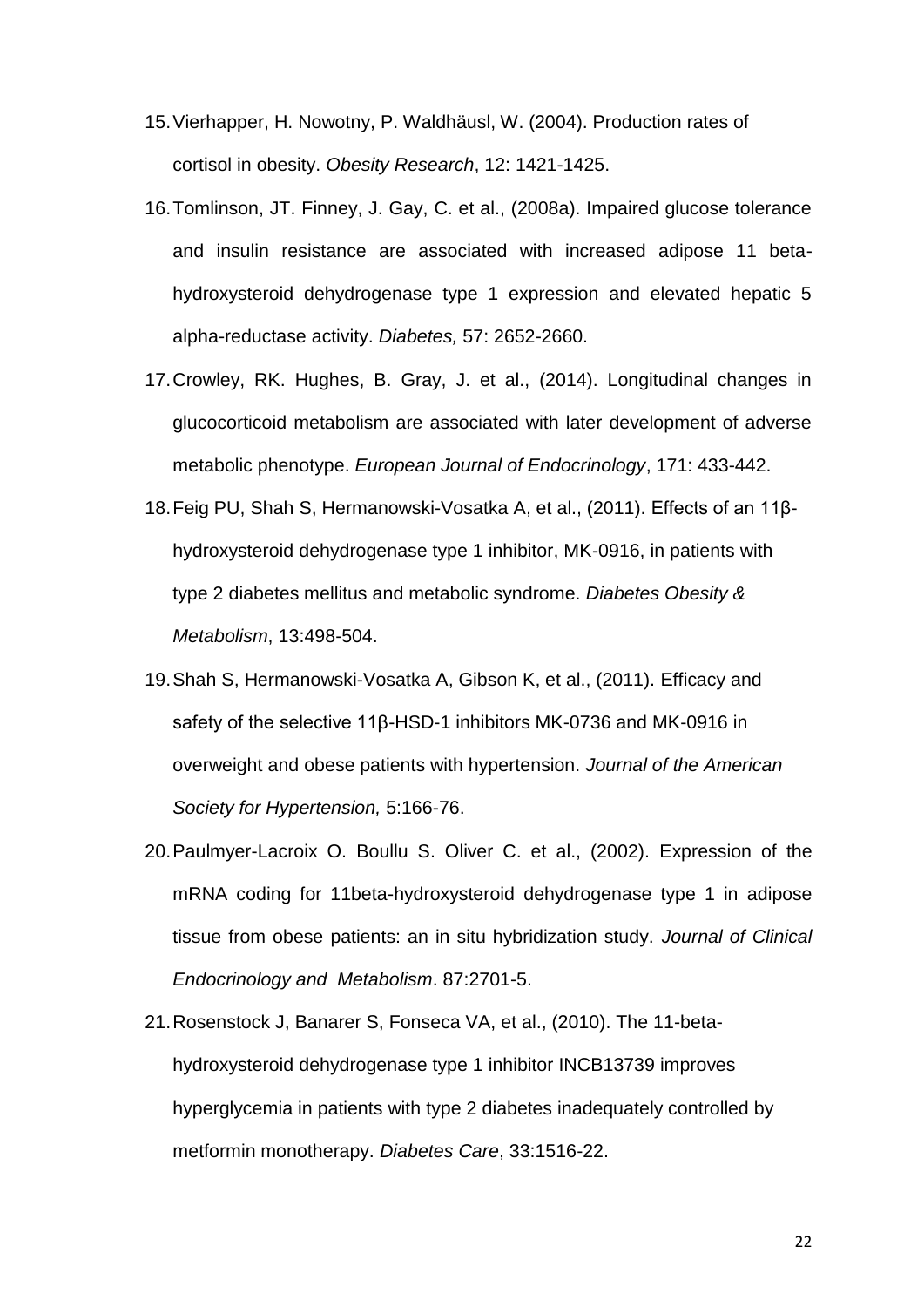- 22.Tomlinson JW, Finney J, Hughes BA, Hughes SV, Stewart PM. (2008b) Reduced glucocorticoid production rate, decreased 5alpha-reductase activity, and adipose tissue insulin sensitization after weight loss. *Diabetes,* 57:1536- 43.
- 23.Bornstein, SR. Schuppenies, A. Wong, ML. Licinio,J. (2006). Approaching the shared biology of obesity and depression: the stress axis as the locus of gene–environment interactions. *Molecular Psychiatry* 11: 892–902.
- 24. Roemer, B. Lewicka, S. Kopf, D. et al. (2009). Cortisol Metabolism in Depressed Patients and Healthy Controls. *Neuroendocrinology*, 90: 301-306.
- 25. Steen, NE. Methlie, P. Steinar, L. et al., (2014). Altered systemic cortisol metabolism in bipolar disorder and schizophrenia spectrum disorders. *Journal of Psychiatric Research*, 52: 57-62.
- 26. Traish, AM. Melcangi, RC. Bortolato, M. et al., (2015). Adverse effects of 5 alpha-reductase inhibitors: What do we know, don't know, and need to know? *Reviews in Endocrine & Metabolic Disorders*, 16: 177-198.
- 27.Rogers, SL. Hughes, BA. Jones, CA.; et al. (2014). Diminished 11 beta-Hydroxysteroid Dehydrogenase Type 2 Activity Is Associated With Decreased Weight and Weight Gain Across the First Year of Life. *Journal of Clinical Endocrinology & Metabolism,* 99: E821-E831.
- 28.Cox, JL, Holden, JM. Sagovsky, R. (1987). Detection of Postnatal Depression - Development of the 10-Item Edinburgh Postnatal Depression Scale. *British Journal of Psychiatry*, 150: 782-786.
- 29.Nanus DE, Filer AD, Yeo L, et al., (2015). Differential glucocorticoid metabolism in patients with persistent versus resolving inflammatory arthritis. *Arthritis Research & Therapy.* 14;17:121.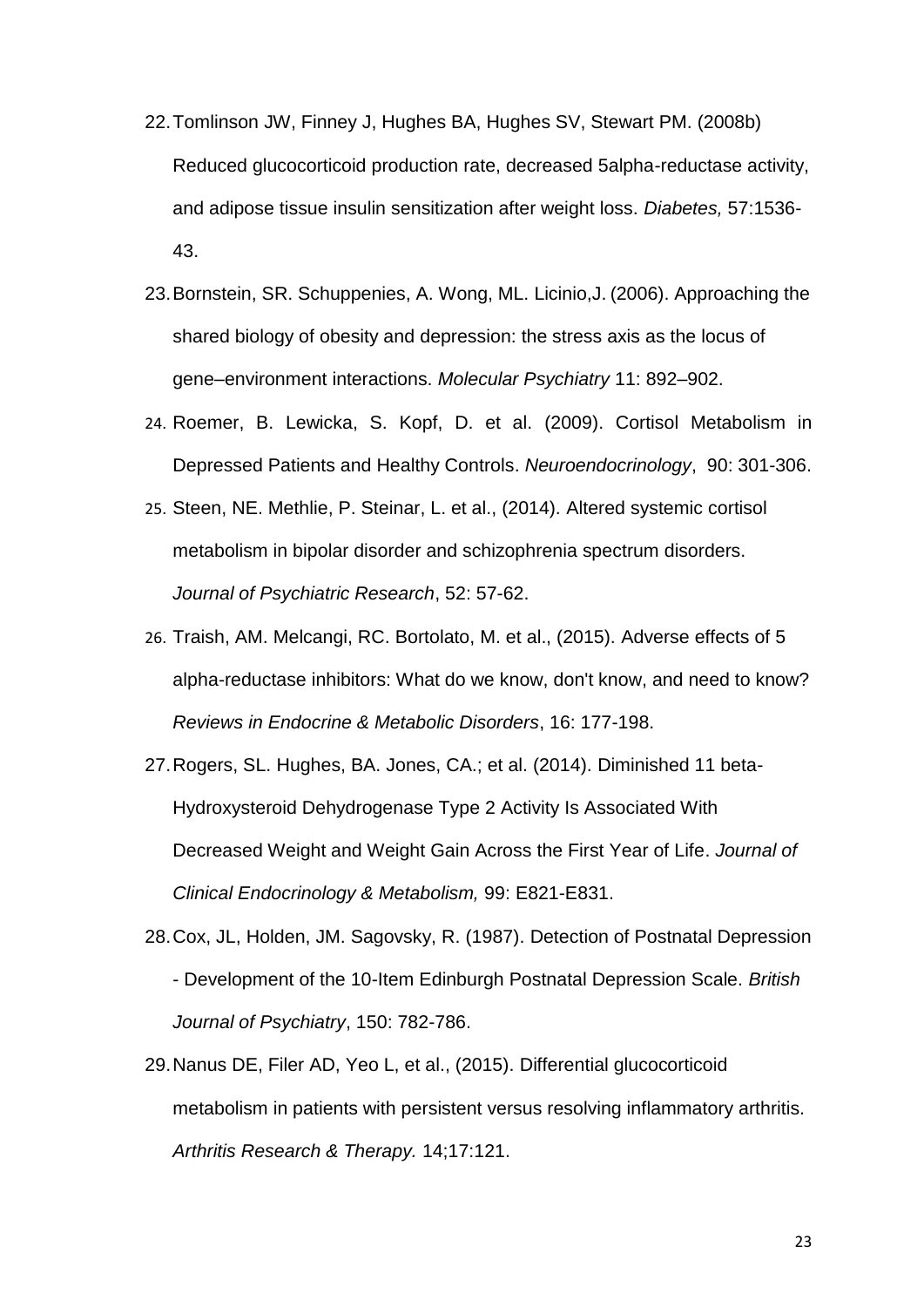- 30.Palermo, M. Shackleton, CHL. Mantero, F. et al., (1996). Urinary free cortisone and the assessment of 11 beta-hydroxysteroid dehydrogenase activity in man. *Clinical Endocrinology,* 45: 605-611.
- 31.Baudrand R, Vaidya A. (2015). Cortisol dysregulation in obesity-related metabolic disorders. *Current Opinion in Endocrinology Diabetes & Obesity*, 22:143-9.
- 32.Gathercole LL, Lavery GG, Morgan SA, et al., (2013).11β-Hydroxysteroid dehydrogenase 1: translational and therapeutic aspects. *Endocrinology Reviews*, 34:525-55.
- 33.Bujalska IJ, Gathercole LL, Tomlinson JW, et al. (2008). A novel selective 11beta-hydroxysteroid dehydrogenase type 1 inhibitor prevents human adipogenesis. *Journal of Endocrinology*,197:297-307.
- 34.Russell, DW & Wilson, JD. (1994). Steroid 5 alpha-reductase: two genes/two enzymes. *Annual Review of Biochemistry*, 63: 25-61.
- 35.Andrew R. Phillips DI. Walker BR. (1998). Obesity and gender influence cortisol secretion and metabolism in man. *Journal of Clinical Endocrinology & Metabolism*, 83: 1806-9.
- 36.Dowman, JK. Hopkins LJ, Reynolds GM, Armstrong MJ, Nasiri M, Nikolaou N, et al. (2013). Loss of 5α-reductase type 1 accelerates the development of hepatic steatosis but protects against hepatocellular carcinoma in male mice. *Endocrinology*, 154(12):4536–47.
- 37.Hazlehurst, JM, Grinbergs AE, Davies NP, Flintham RB, Armstrong MJ, Taylor AE, Hughes BA, Yu J, Hodson L, Dunn WB, Tomlinson JW. (2016). Dual-5α-reductase Inhibition Promotes Hepatic Lipid Accumulation in Man. *Journal of Clinical Endocrinology & Metabolism,* 101(1):103-13.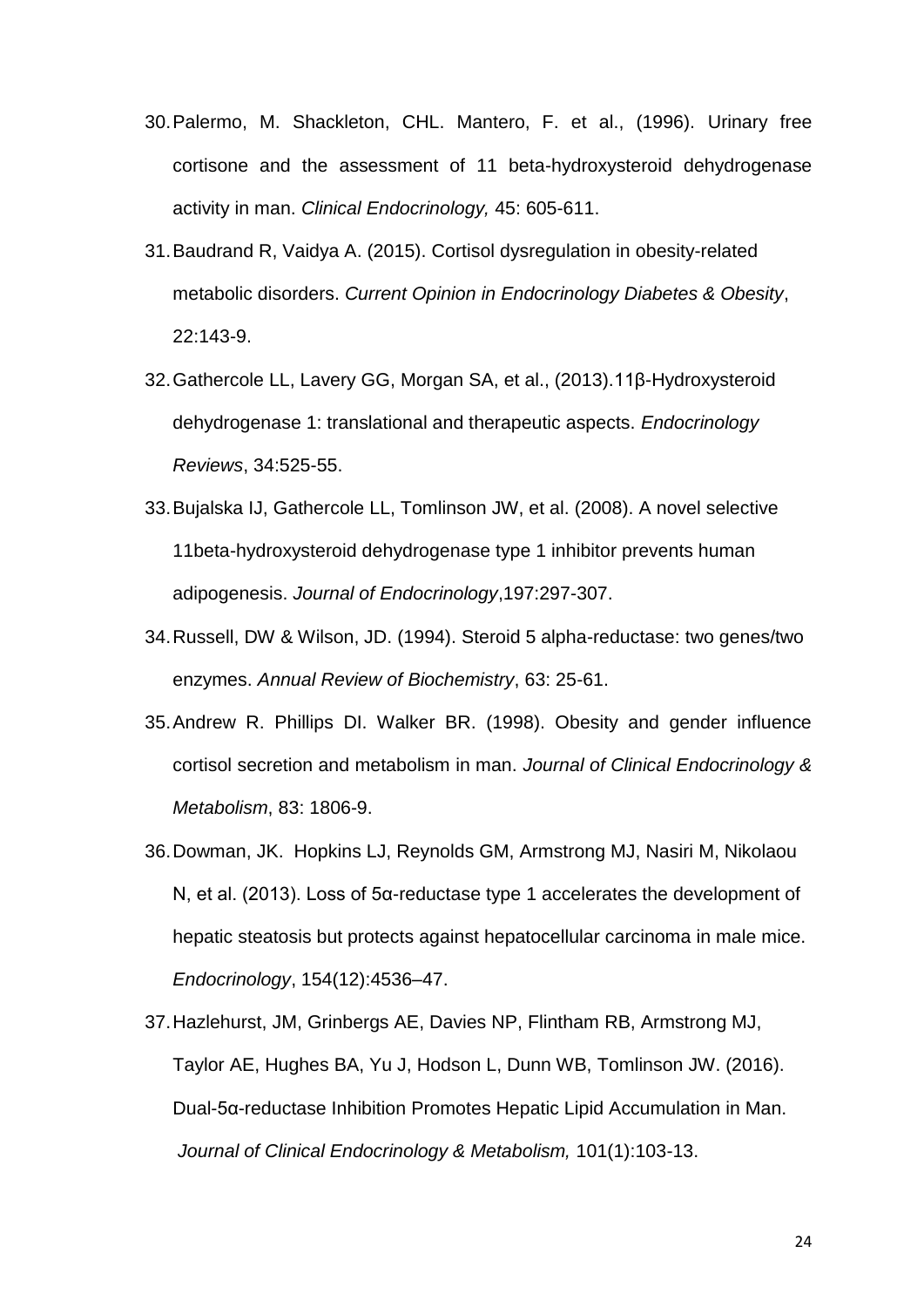- 38.Woods, CP, Corrigan M, Gathercole L, Taylor A, Hughes B, Gaoatswe G, Manolopoulos K, Hogan AE, O'Connell J, Stewart PM, Tomlinson JW, O'Shea D, Sherlock M. (2015). Tissue specific regulation of glucocorticoids in severe obesity and the response to significant weight los following bariatric surgery (BARICORT). *Journal of Clinical Endocrinology & Metabolism* 100(4):1434- 44.
- 39.Shelton, NJ. Herrick, KG. (2009). Comparison of scoring methods and thresholds of the General Health Questionnaire-12 with the Edinburgh Postnatal Depression Scale in English women. *Public Health* 123: 789–793.
- 40.Hirotsun,C.,Tufik,S., Levy Andersen, M. (2015). Interactions between sleep, stress, and metabolism: From physiological to pathological conditions. *Sleep Science*, 8, 143-152.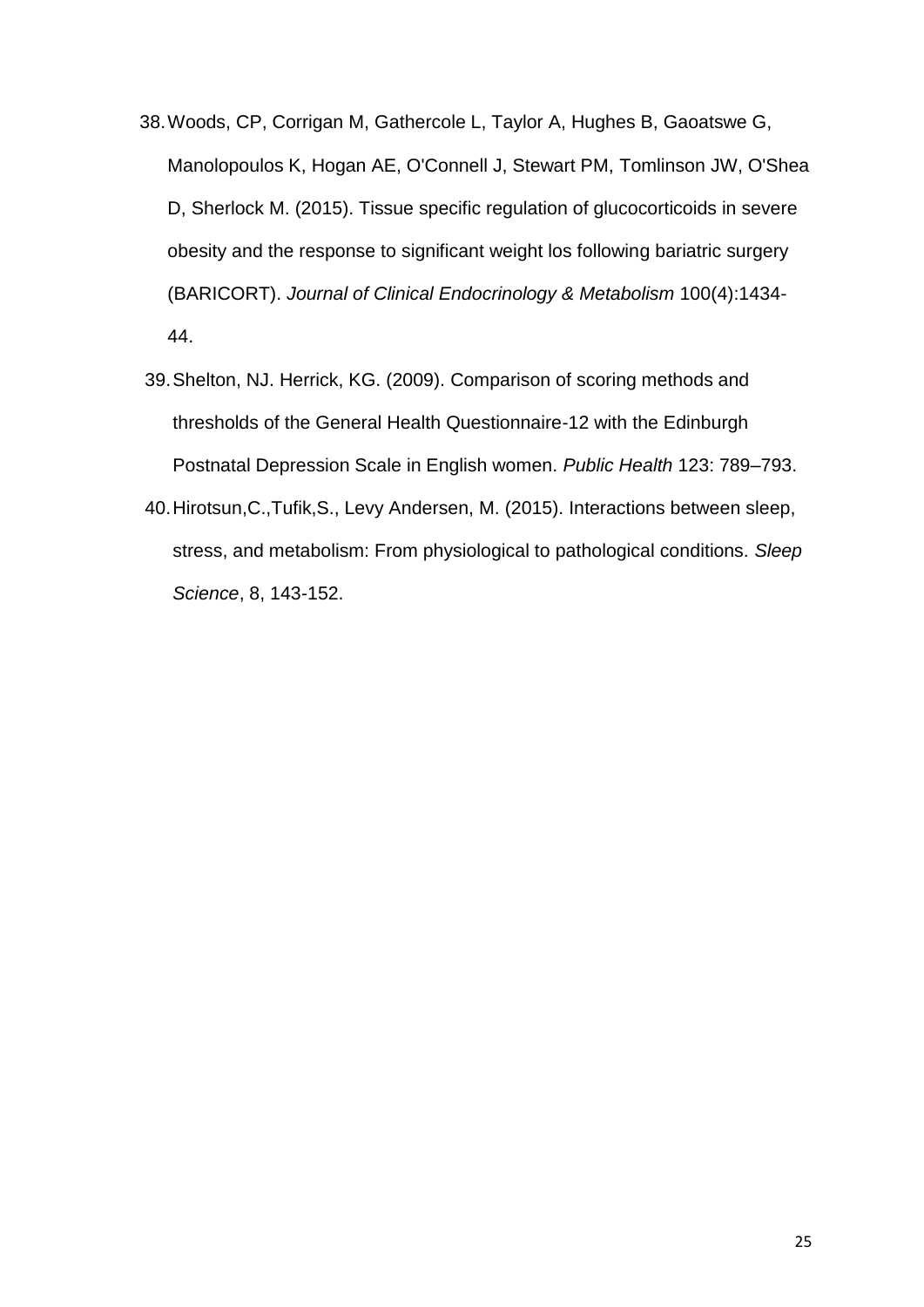Table 1. Demographics (%), concurrent BMI measures and symptoms of depression (Mean, SD) at each time point for the whole sample (N=49; column 2) and for all mothers providing urine samples at each time point (columns 3-7).

|                      | Whole sample      | 1 week   | 1 month  | 3        | 6        | 12       |
|----------------------|-------------------|----------|----------|----------|----------|----------|
|                      | $(n=49)$          | $(n=40)$ | $(n=46)$ | months   | months   | months   |
|                      |                   |          |          | $(n=42)$ | $(n=45)$ | $(n=39)$ |
| Maternal age         | 30.8(5.5)         | 31.4     | 30.9     | 30.9     | 31.0     | 30.9     |
| (years)              |                   | (5.0)    | (5.6)    | (5.4)    | (5.3)    | (5.6)    |
| Mean (SD)            |                   |          |          |          |          |          |
| Maternal             | 27.0 (3.7) @1 wk  | 26.7     | 26.2     |          | 25.6     | 25.3     |
| concurrent           | 26.5 (3.6) @1 mo  | (3.7)    | (3.6)    |          | (3.9)    | (3.9)    |
| <b>BMI</b>           | 25.7 (3.8) @6 mo  |          |          |          |          |          |
| (kg/m <sup>2</sup> ) | 25.3 (3.7) @12 mo |          |          |          |          |          |
| Mean (SD)            |                   |          |          |          |          |          |
| <b>EPDS</b> score    | 6.3 (4.6) $@1$ mo |          | 6.1      |          | 5.4      | 4.9      |
| Mean (SD)            | 5.7 (4.5) @6 mo   |          | (4.6)    |          | (4.4)    | (4.7)    |
|                      | 4.9 (4.4) @12 mo  |          |          |          |          |          |
| Percent (n)          | 8% (4) @1 mo      |          | 8.7%     |          | 4.4%     | 7.7%     |
| depressed            | 4% (2) @6 mo      |          | (4)      |          | (2)      | (3)      |
| $(EPDS \geq 13)$     | 6% (3) @12 mo     |          |          |          |          |          |
| Percent (n)          | 82% (40) @1 wk    | 85%      | 70%      | 69%      | 62%      | 33%      |
| some                 | 71% (35) @1 mo    | (34)     | (32)     | (29)     | (28)     | (13)     |
| breastfeeding        | 63% (31) @3 mo    |          |          |          |          |          |
|                      | 59% (29) @6 mo    |          |          |          |          |          |
|                      | 33% (16) @12 mo   |          |          |          |          |          |
| Percent (n)          | 55% (27) male     | 65%      | 58.7%    | 54.8%    | 57.8%    | 56.4%    |
| Infant gender        |                   | (26)     | (27)     | (23)     | (26)     | (22)     |
|                      |                   | male     | male     | male     | male     | male     |
| Percent (n)          | 41% (20)          | 45%      | 43.5%    | 45%      | 42.2%    | 41%      |
| Degree               |                   | (18)     | (20)     | (19)     | (19)     | (16)     |
| educated             |                   |          |          |          |          |          |
| Percent (n) In       | 65% (32)          | 77.5%    | 67.4%    | 69%      | 68.9%    | 66.7%    |
| highest              |                   | (31)     | (31)     | (29)     | (31)     | (26)     |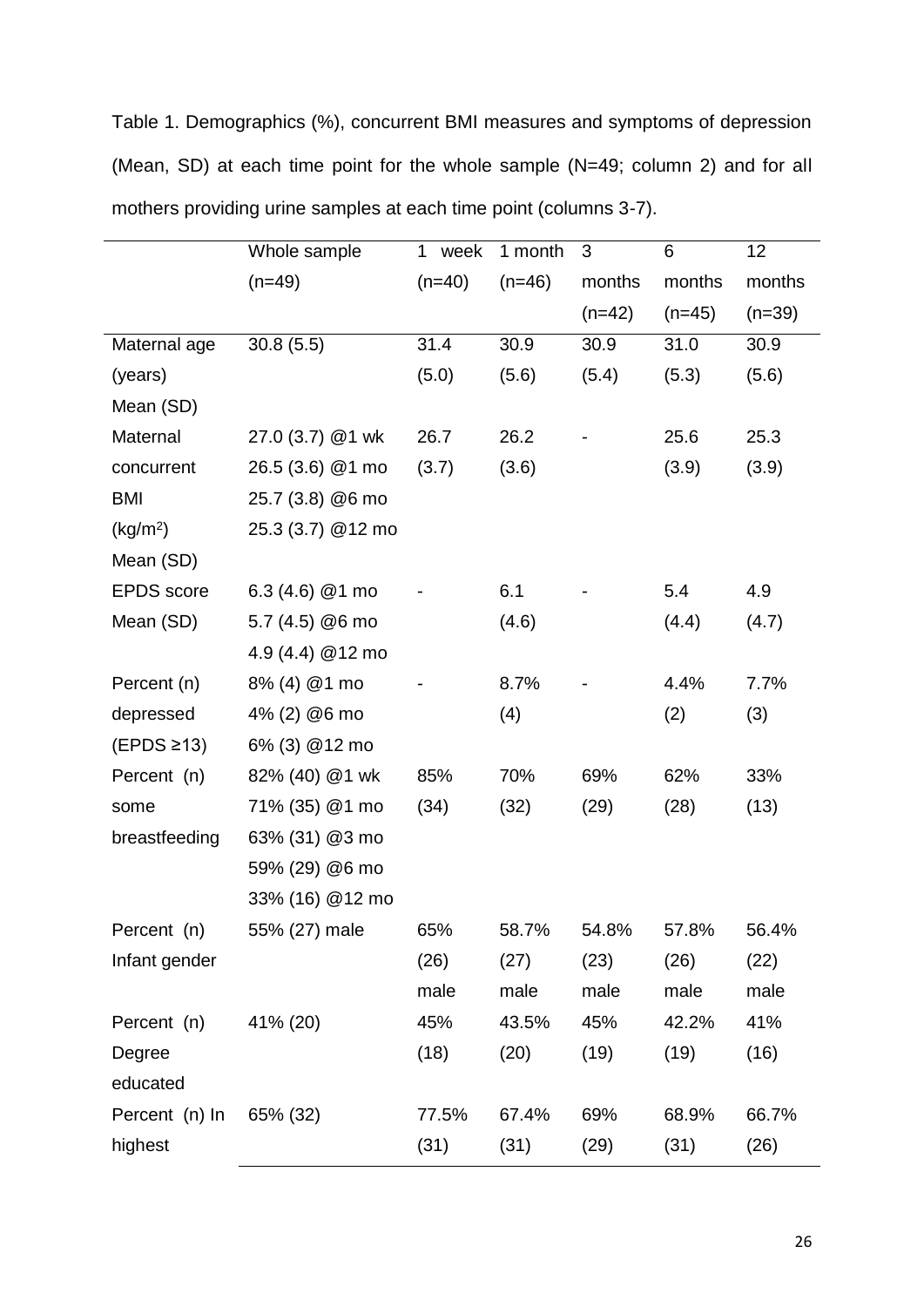| income         |                     |      |       |                |                |                |                |                |
|----------------|---------------------|------|-------|----------------|----------------|----------------|----------------|----------------|
| bracket        |                     |      |       |                |                |                |                |                |
| Percent (n)    | $10\%$ (5)          |      |       | 7.5%           | 6.5%           | 9.5%           | 8.9%           | $10\%$ (4)     |
| Smoked in      |                     |      |       | (3)            | (3)            | (4)            | (4)            |                |
| pregnancy      |                     |      |       |                |                |                |                |                |
| Percent (n)    | 43% (21)            |      |       | 50%            | 43.5%          | 45.2%          | 44.4%          | 43.6%          |
| Consumed       |                     |      |       | (20)           | (20)           | (19)           | (20)           | (17)           |
| alcohol in     |                     |      |       |                |                |                |                |                |
| pregnancy      |                     |      |       |                |                |                |                |                |
| Percent (n)    | 57%                 | (28) | White | 57.5%          | 58.7%          | 54.8%          | 57.8%          | 61.5%          |
| Primary ethnic | <b>British</b>      |      |       | (23)           | (27)           | (23)           | (26)           | (24)           |
| groups         | 12% (6) White Other |      |       | White          | White          | White          | White          | White          |
|                | 12%                 | (6)  | Asian | <b>British</b> | <b>British</b> | <b>British</b> | <b>British</b> | <b>British</b> |
|                | Pakistani           |      |       | 12.5%          | 13%<br>(6)     | 14.3%          | 13.3%          | 15.4%          |
|                |                     |      |       | (5) White      | White          | (6) White      | (6) White      | (6) White      |
|                |                     |      |       | Other          | Other          | Other          | Other          | Other          |
|                |                     |      |       | $10\%$ (4)     | 10.9%          | $9.5\%$ (4)    | $8.9\%$ (4)    | 7.7%           |
|                |                     |      |       | Asian          | (5) Asian      | Asian          | Asian          | Asian          |
|                |                     |      |       | Pakistani      | Pakistani      | Pakistani      | Pakistani      | Pakistani      |
|                |                     |      |       |                |                |                |                | (3)            |
|                |                     |      |       |                |                |                |                | $7.7\%$ (3)    |
|                |                     |      |       |                |                |                |                | <b>Black</b>   |
|                |                     |      |       |                |                |                |                | Caribbean      |

N sizes for each time point vary because some mothers did not produce urine samples for all visits. Percentages in columns 3-7 are expressed as a function of the number of women providing urine samples at each time point.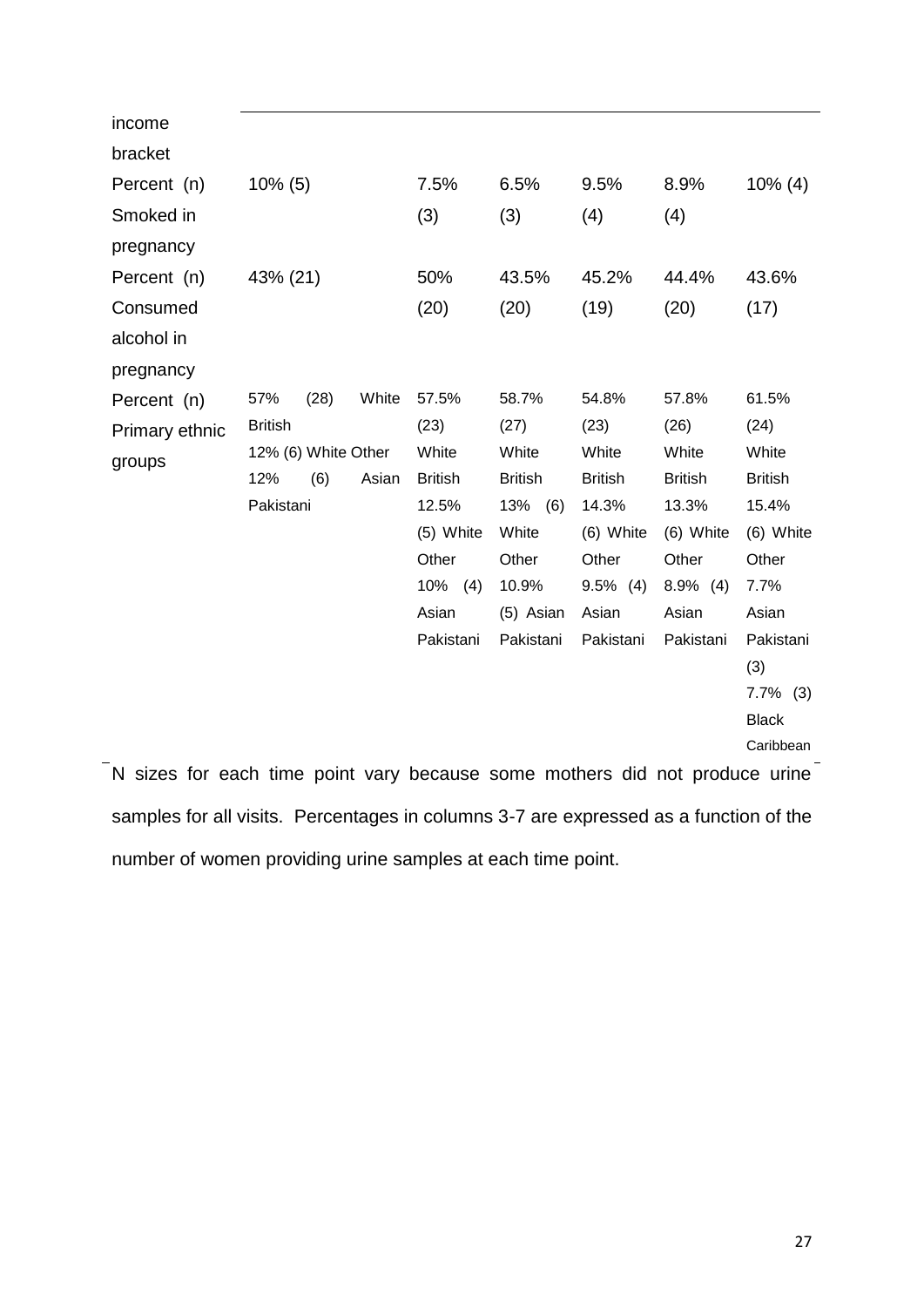|                             | Minimum | Maximum | Mean   | Std.      |
|-----------------------------|---------|---------|--------|-----------|
|                             |         |         |        | Deviation |
| Pre-pregnancy BMI           | 18.8    | 31.9    | 23.8   | 3.1       |
| 1-week maternal BMI         | 19.2    | 35.7    | 27.0   | 3.7       |
| 1 month maternal BMI        | 18.8    | 35.9    | 26.5   | 3.6       |
| 6 month maternal BMI        | 19.5    | 35.2    | 25.7   | 3.8       |
| 12 month maternal BMI       | 18.9    | 36.4    | 25.3   | 3.8       |
| ΔBMI pre-pregnancy to 1     | $-8.1$  | .7      | $-3.2$ | 2.3       |
| week postpartum             |         |         |        |           |
| ΔBMI 1 week postpartum to 1 | $-4$    | 3.3     | .5     | .7        |
| month postpartum            |         |         |        |           |
| ΔBMI 1 month postpartum to  | $-2.5$  | 4.7     | .8     | 1.6       |
| 6 months postpartum         |         |         |        |           |
| ΔBMI 6 months postpartum to | $-5.4$  | 3.1     | .4     | 1.5       |
| 12 months postpartum        |         |         |        |           |
| ΔBMI pre-pregnancy to 12    | $-7.6$  | 3.0     | $-1.5$ | 2.4       |
| months postpartum           |         |         |        |           |
| ∆BMI 1 week postpartum to   | $-4.6$  | 7.8     | 1.7    | 2.3       |
| 12 months postpartum        |         |         |        |           |

Table 2. BMI and ΔBMI from pre-pregnancy to 1 year postpartum (N=49). BMI expressed as  $(kg/m<sup>2</sup>)$ 

 $\Delta$ BMI = change in BMI (kg/m<sup>2</sup>). Positive  $\Delta$ BMI is indicative of weight loss.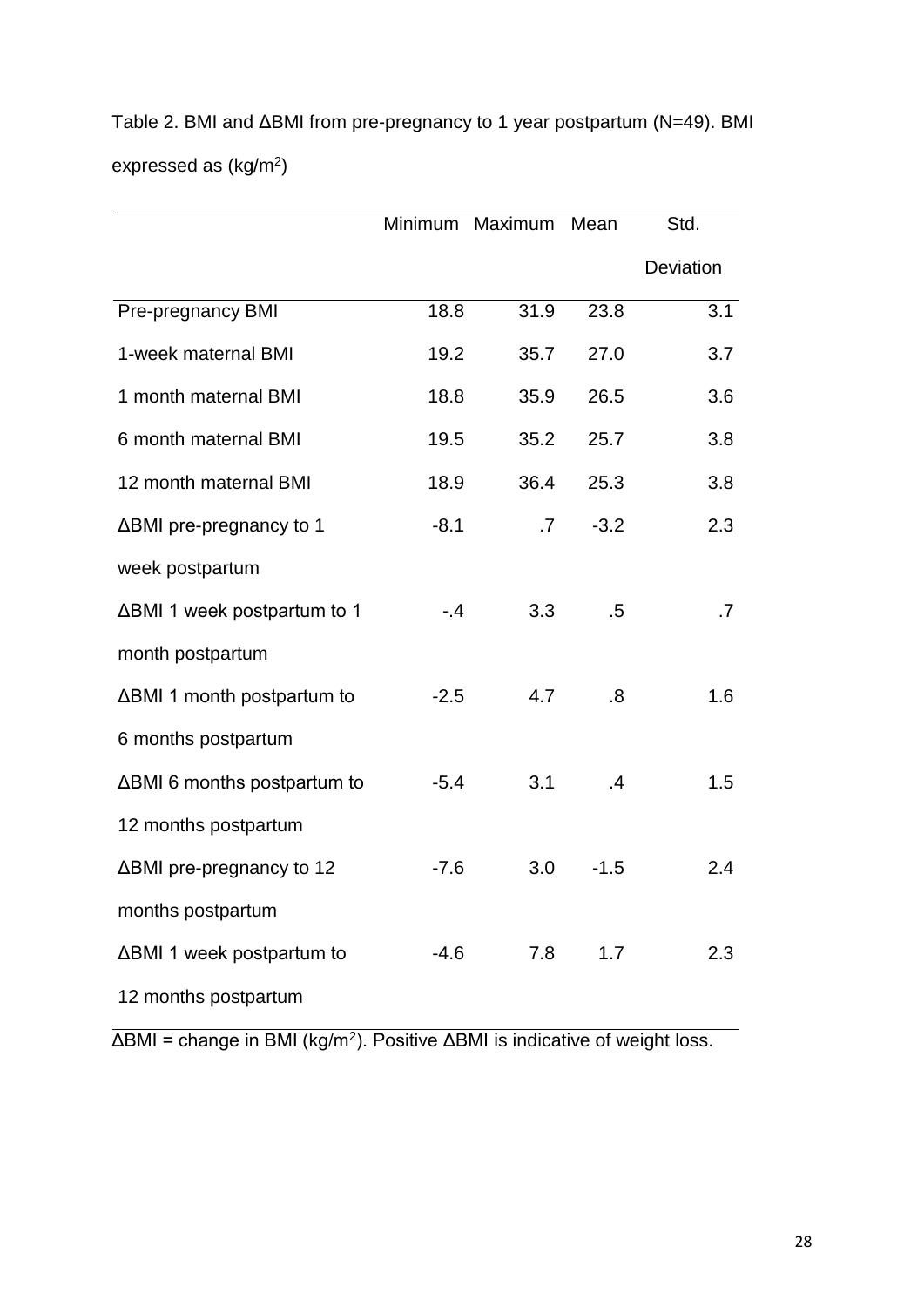Table 3. Urinary steroid metabolite ratios as measured by gas chromatography / mass spectrometry across the first post-partum year.

| Steroid ratio               | Time point                        | N  | Min.  | Max.                                   | Mean   | <b>SD</b> |
|-----------------------------|-----------------------------------|----|-------|----------------------------------------|--------|-----------|
| THF+5 $\alpha$ THF/THE      | 1-week                            | 40 | 0.45  | 1.31                                   | 0.86   | 0.2       |
|                             | 1 month                           | 46 | 0.48  | 1.21                                   | 0.83   | 0.18      |
| $(11\beta$ -HSD-1 activity; | 3 months                          | 42 | 0.51  | 1.55                                   | 0.89   | 0.24      |
| conversion of cortisone to  | 6 months                          | 45 | 0.56  | 1.47                                   | 0.99   | 0.21      |
| cortisol)                   | 12 months                         | 39 | 0.5   | 1.3                                    | 0.84   | 0.20      |
| F/E                         | 1-week                            | 40 | 0.39  | 1.69                                   | 0.8    | 0.26      |
|                             | 1 month                           | 46 | 0.33  | 2.19                                   | 0.67   | 0.29      |
| $(11-\beta$ HSD-2 activity; | 3 months                          | 42 | 0.36  | 1.39                                   | 0.65   | 0.23      |
| conversion of cortisol to   | 6 months                          | 45 | 0.36  | 1.93                                   | 0.65   | 0.25      |
| cortisone)                  | 12 months                         | 39 | 0.29  | 1.33                                   | 0.63   | 0.24      |
| $5\alpha$ THF/THF           | 1-week                            | 40 | 0.08  | 0.46                                   | 0.2    | 0.09      |
|                             | 1 month                           | 46 | 0.11  | 1.32                                   | 0.47   | 0.29      |
| (5a-reductase activity;     | 3 months                          | 42 | 0.24  | 2.32                                   | 0.85   | 0.43      |
| clearance of cortisol to    | 6 months                          | 45 | 0.18  | 3.17                                   | 1.00   | 0.59      |
| tetrahydrometabolites)      | 12 months                         | 39 | 0.35  | 2.5                                    | 0.99   | 0.43      |
| <b>Total F Metabolites</b>  |                                   |    |       | 1-week 40 1123.0 17489.0 6346.6 4277.7 |        |           |
|                             | 1 month                           | 46 | 728.0 | 19811.0                                | 7784.9 | 5091.3    |
| (µg/g urinary creatinine;   | 3 months 42 1515.0                |    |       | 31204.0 7472.8                         |        | 6496.3    |
| total cortisol metabolite   | 6 months 45 1023.0 27826.0 9849.1 |    |       |                                        |        | 8278.4    |
| production)                 | 12 months 39 1374.0               |    |       | 28322.0                                | 8990.8 | 6942.1    |

THF =tetrahydrocortisol, THE =tetrahydrocortisone, E=cortisone, F=cortisol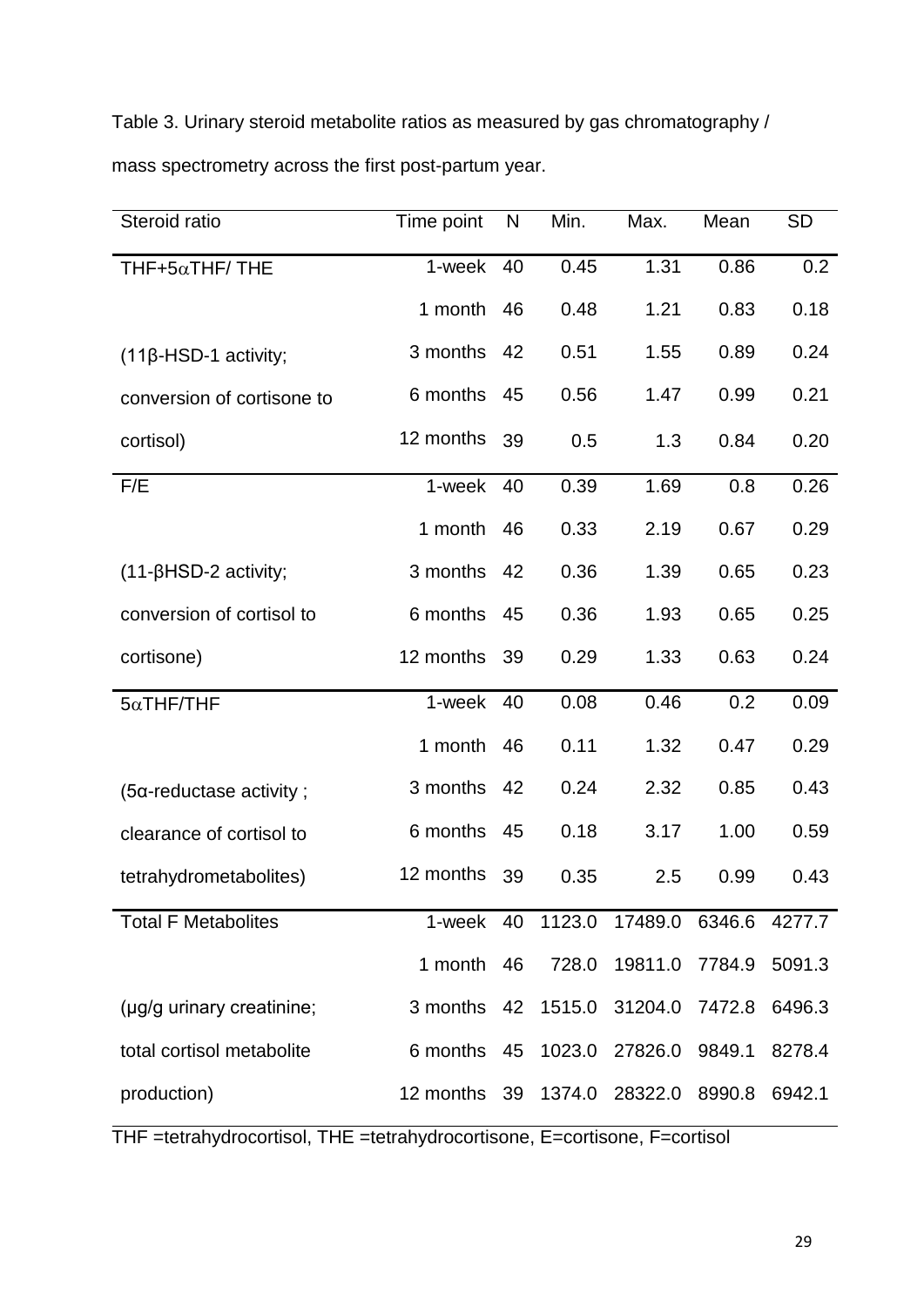Table 4. Unadjusted one tailed Pearson's correlation coefficients between demographics, pregnancy smoking, pregnancy alcohol consumption, breastfeeding duration, with ΔBMI and cortisol metabolism.

|                          | Time                 | <b>IMBV</b>              | Concurrent<br>EPDS       | Maternal age | Income    | Education | Smoking  | Alcohol | Total Breast -<br>feeding<br>Duration |
|--------------------------|----------------------|--------------------------|--------------------------|--------------|-----------|-----------|----------|---------|---------------------------------------|
| ΔBMI                     | 1 week-<br>12 months | $\overline{\phantom{a}}$ |                          | .17          | .18       | $-.01$    | $-.32*$  | .10     | .03                                   |
| Depression               | 1month               | $-13$                    | $\overline{\phantom{0}}$ | $-.01$       | .05       | $-.05$    | .15      | .01     | .11                                   |
| (EPDS)                   | 6 months             | $-0.02$                  |                          | .05          | .08       | $-.01$    | .04      | .07     | .11                                   |
|                          | 12 months            | $-.05$                   |                          | $-.03$       | .10       | $-.07$    | .06      | .13     | .02                                   |
| $11\beta$ -HSD-1         | 1 week               | $-.23t$                  | $\blacksquare$           | .04          | .17       | .25       | $-24$    | .13     | $-.11$                                |
|                          | 1 month              | $-.16$                   | $-.15$                   | .22          | $-25*$    | .16       | $-22$    | $-.01$  | .15                                   |
| THF+5aTHF/<br><b>THE</b> | 3 months             | $-21t$                   |                          | .09          | $-.03$    | .06       | $.29*$   | $-0.14$ | $-.02$                                |
|                          | 6 months             | .06                      | .02                      | $-.03$       | .02       | .06       | $-.03$   | .02     | $-.18$                                |
|                          | 12 months            | $-.32*$                  | $-.16$                   | $-.01$       | $-.10$    | $-.10$    | .18      | $-24$   | $-06$                                 |
| $11\beta$ -HSD-2†        | 1 week               | $-0.35*$                 |                          | $-24$        | $-22$     | $-.38**$  | .10      | $-12$   | $-0.08$                               |
|                          | 1 month              | .04                      | $-.02$                   | .19          | .09       | .02       | $-.03$   | $.30*$  | $.28*$                                |
| F/E                      | 3 months             | $-0.06$                  |                          | .04          | .02       | $-13$     | $.27*$   | $-22$   | .25                                   |
|                          | 6 months             | .03                      | .01                      | $-.20$       | $-.03$    | .07       | .05      | .17     | $-.04$                                |
|                          | 12 months            | .09                      | .09                      | $-.20$       | $-.11$    | $-.30*$   | .18      | .01     | $-.04$                                |
| $5\alpha$ -reductase     | 1 week               | $-0.29*$                 |                          | $-0.28*$     | $-41**$   | $-18$     | $.58***$ | $-23$   | $-0.06$                               |
|                          | 1 month              | $-0.31*$                 | .12                      | $-.28*$      | $-0.45**$ | $-.29*$   | $.27*$   | $-18$   | $-.28*$                               |
| 5aTHF/THF                | 3 months             | $.45***$                 |                          | $-0.38**$    | $-.29*$   | $-24$     | $.50***$ | $-21$   | $-22$                                 |
|                          | 6 months             | $.40**$                  | .08                      | $-.29*$      | $-20$     | $-.17$    | $.54***$ | $-.29*$ | $-14$                                 |
|                          | 12 months            | ω.<br>$.39**$            | .00                      | $-.19$       | $-.28*$   | $-.29*$   | $.28*$   | $-26$   | .13                                   |
| <b>Total F</b>           | 1 week               | $-.03$                   | $\overline{\phantom{0}}$ | .02          | $-0.05$   | $-.19$    | .25      | $-23$   | .12                                   |
| Metabolites              | 1 month              | $-14$                    | $-13$                    | $-0.06$      | $-.02$    | .03       | .17      | .01     | $-.19$                                |
|                          | 3 months             | $-.07$                   |                          | $-.20$       | $-24$     | $-0.06$   | $-.12$   | $-0.08$ | $-.04$                                |
|                          | 6 months             | $-26*$                   | $-.01$                   | $-.26*$      | $-23$     | $-13$     | $.45***$ | $-.25*$ | .09                                   |
|                          | 12 months            | .03                      | $.43**$                  | $-06$        | $-.18$    | $-.19$    | $.33*$   | $-12$   | $.43**$                               |

*\*p<.05, \*\*p<.01, \*\*\*p<.001* † greater F/E ratios indicate lower 11βHSD-2 activity.

THF =tetrahydrocortisol, THE =tetrahydrocortisone, E=cortisone, F=cortisol